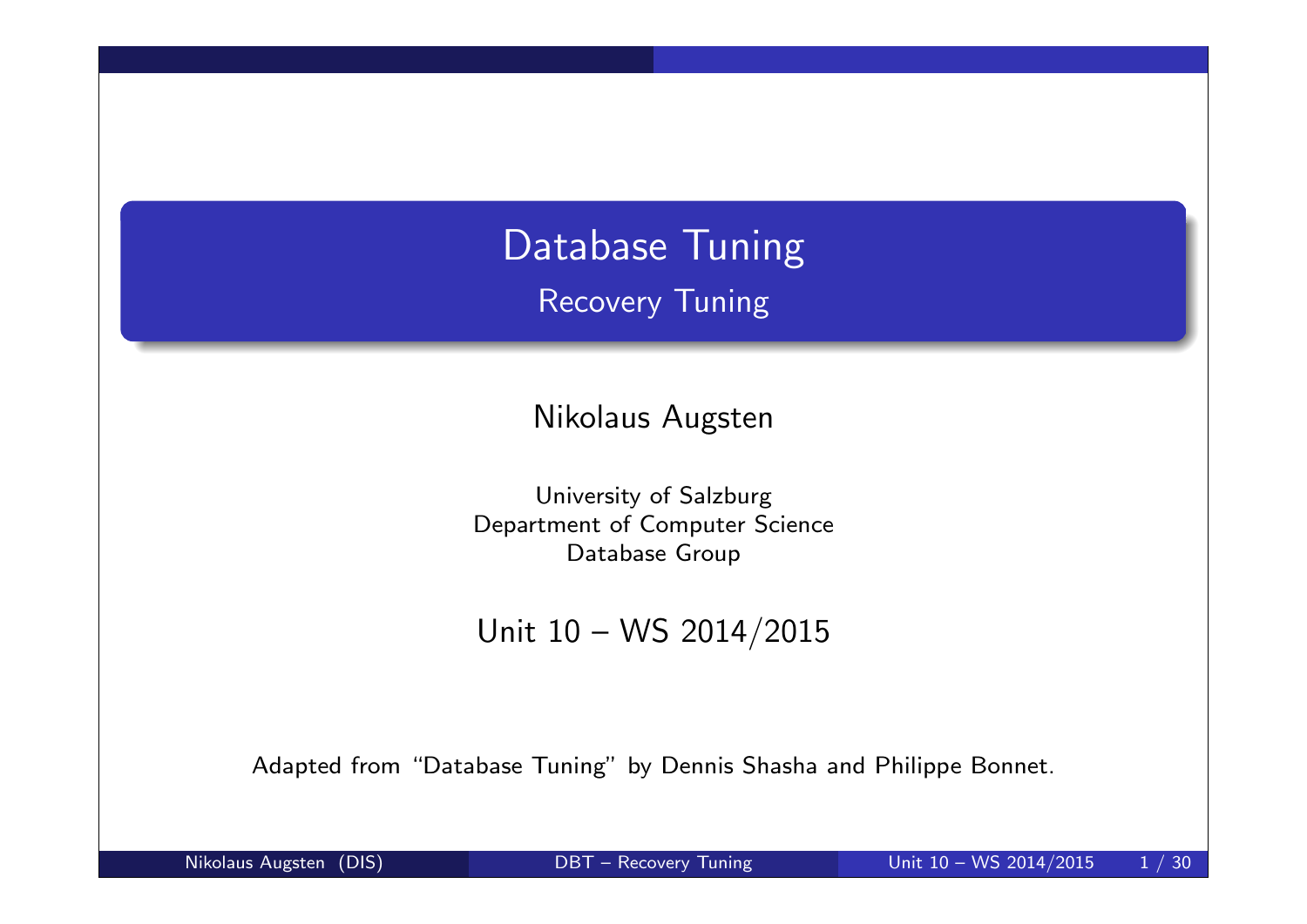# **Outline**



- **.** Logging and Recovery
- **.** Tuning the Recovery Subsystem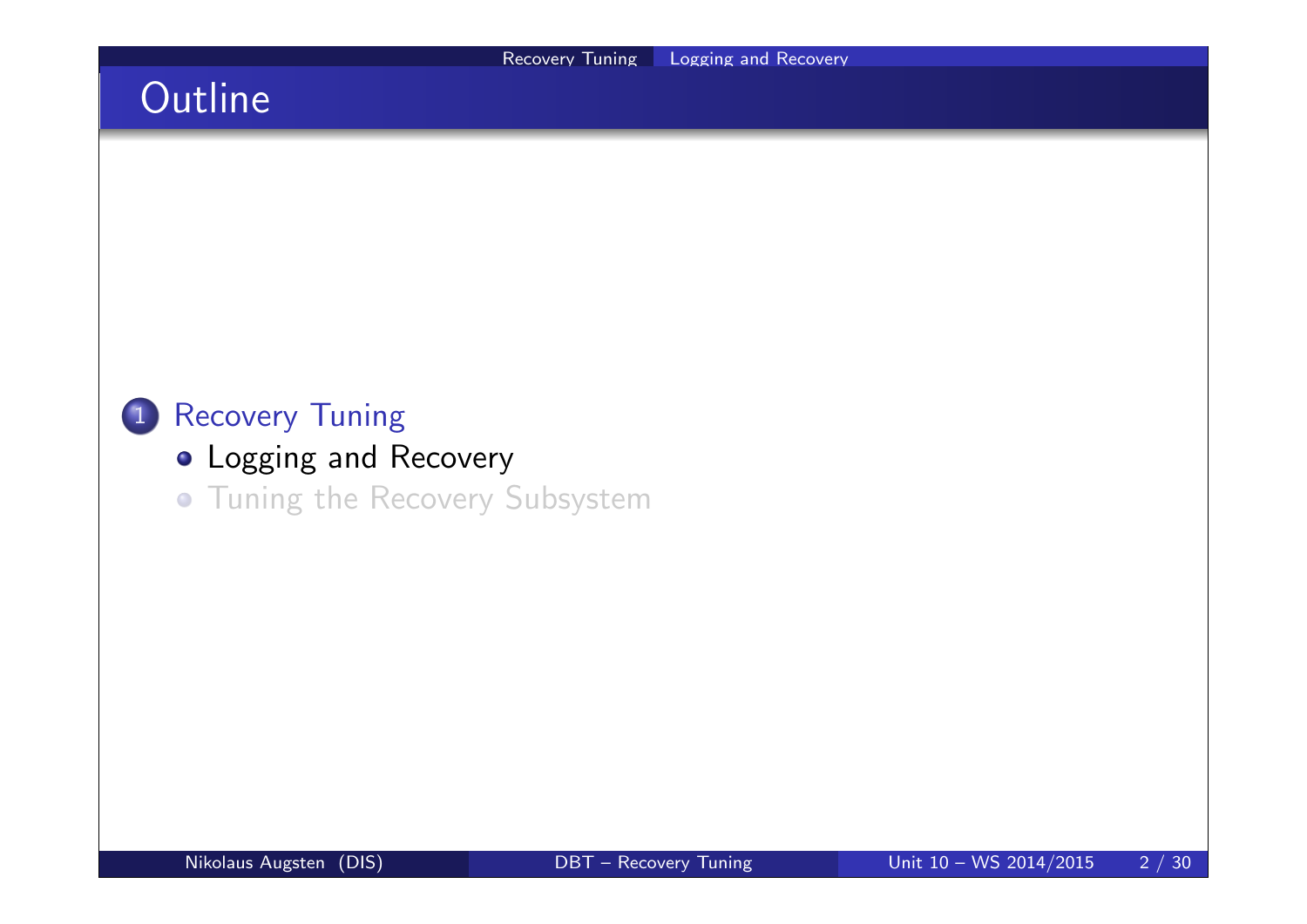

- Durability: After a transactions commits, changes to the database persist even in the case of system failure.
- Atomicity: after failure, reconstruct database such that
	- changes of all committed transactions are reflected
	- effects of non-committed and aborted transactions are eliminated
- Recovery subsystem: Guarantee atomicity & durability in failure case.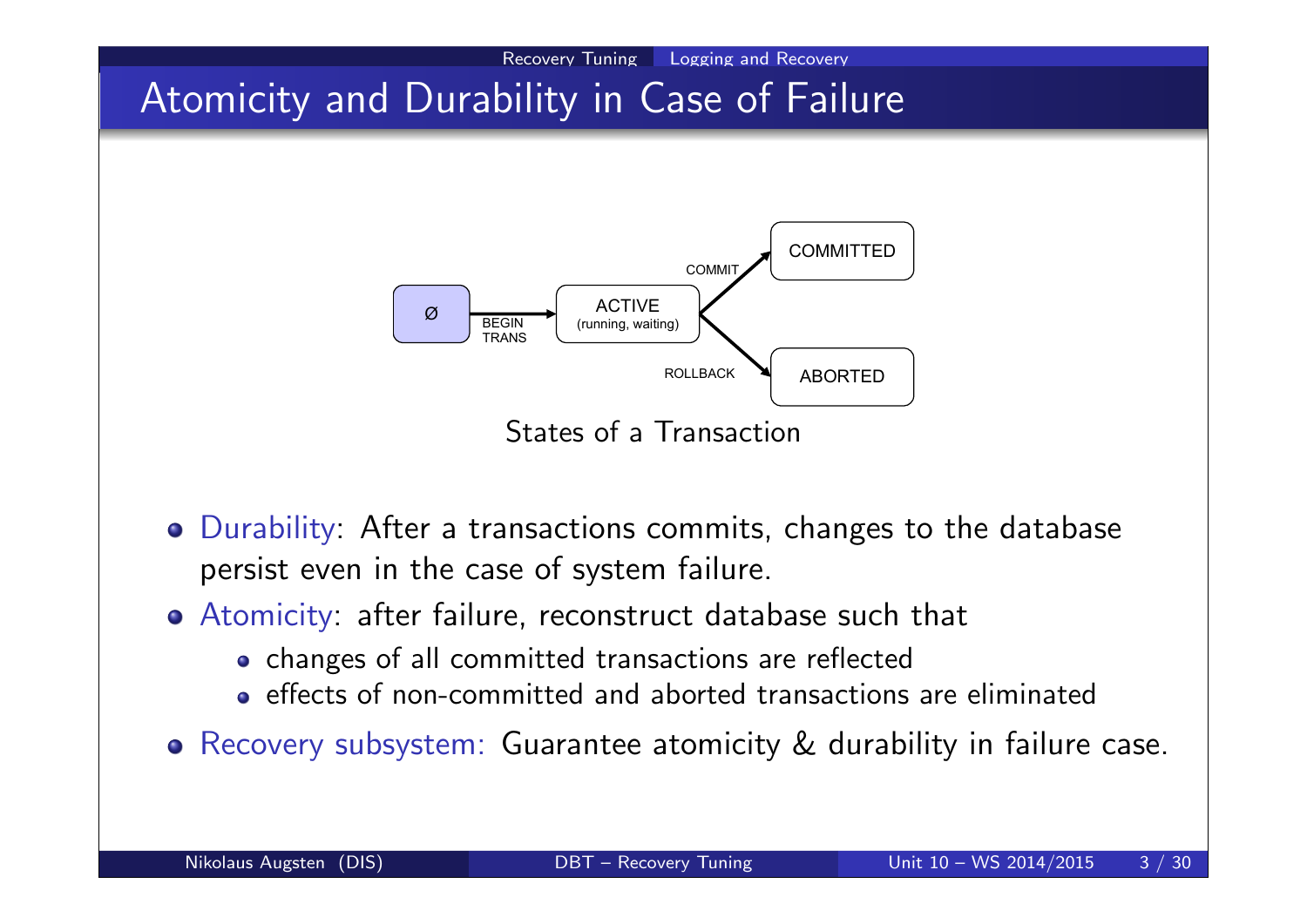## Failure Types

- Software:
	- 99% are Heisenbugs (non-reproducible, due to timing or overload)
	- Heisenbugs do not appear if system is restarted
	- example: error due to isolation level that was chosen too low
- Hardware: failure in physical device
	- CPU, RAM, disk, network
	- fail-stop: device stops when failure occurs, e.g., CPU
- Maintenance: problem during system repair or maintenance
	- examples: recover from failure, backup
- Operations: regular operations
	- regular system administration and configuration
	- user operations
- Environment: factors outside the computer system
	- examples: fire in the machine room (Credit Lyonnais, 1996),  $9/11$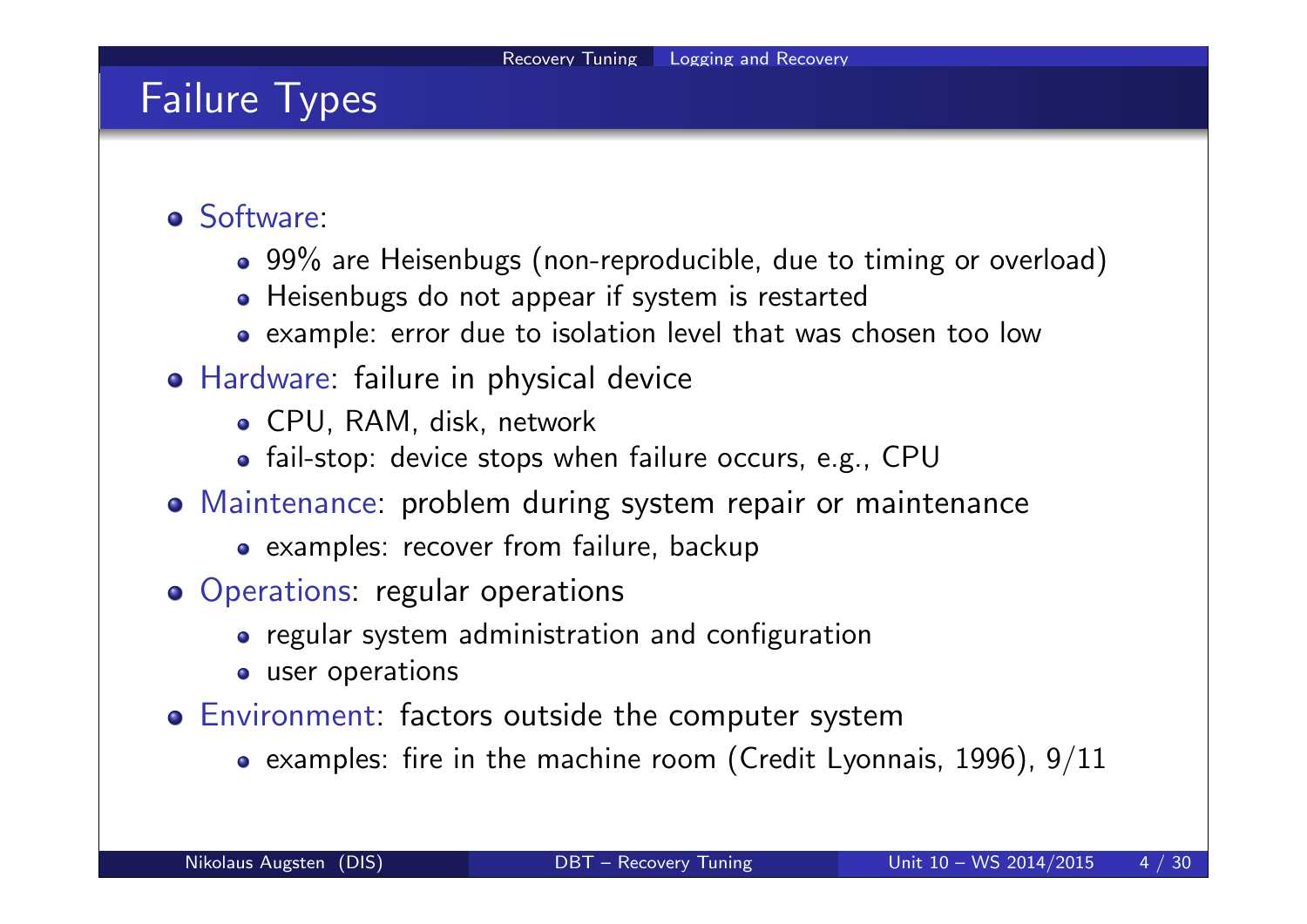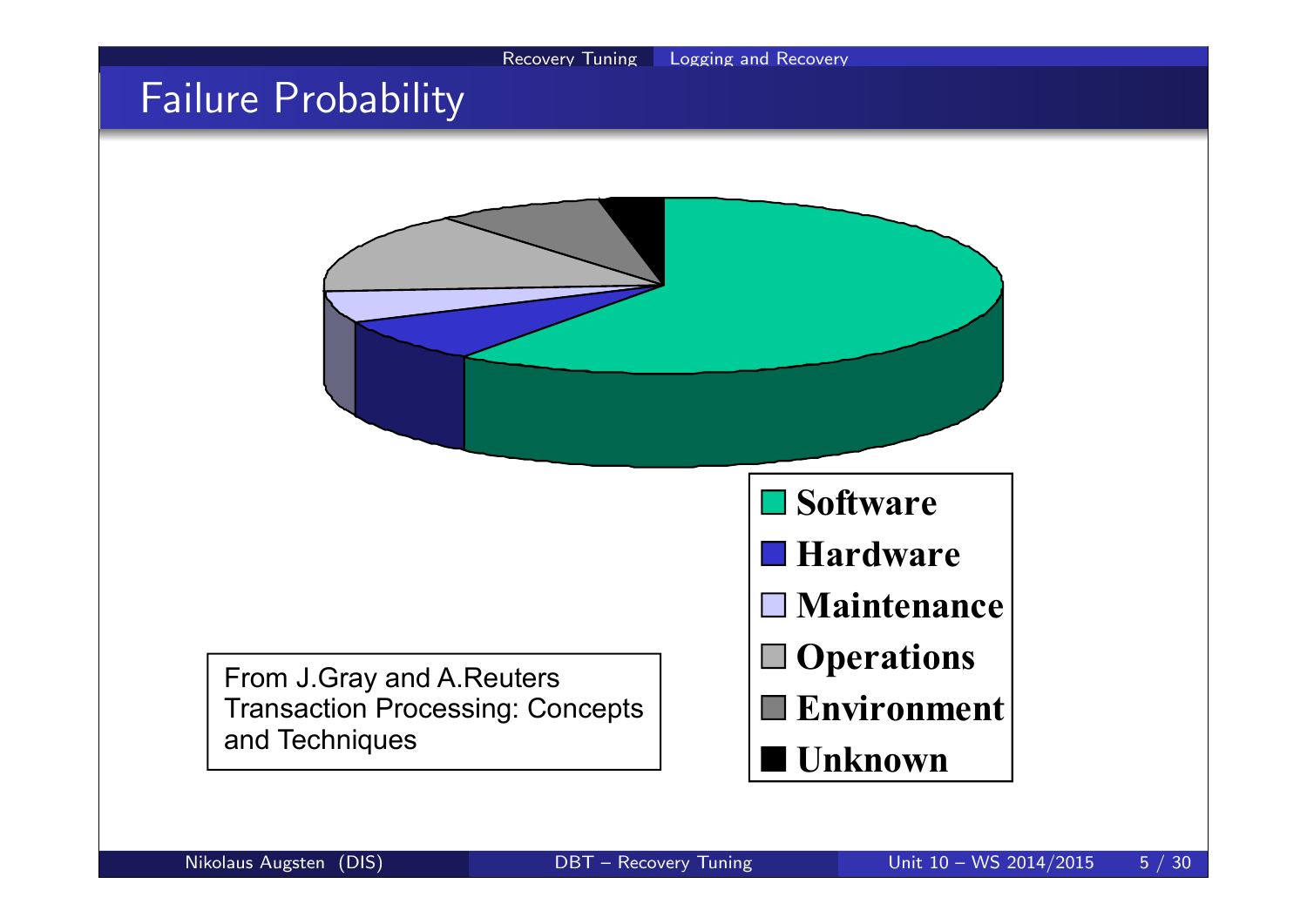# Which Failures Can Database Systems Tolerate?

#### Some software failures:

- **•** crashing client
- crashing operating system
- **o** some server errors
- **Hardware failure:** 
	- CPU fail-stop and erasure of main memory
	- single disk fail-stop (if enough redundant disks are available)
- Environment: Power outage
- Backups still important:
	- recovery system does not substitute backups
	- backups required for failures not covered by recovery system
	- example: accidental deletions, natural disaster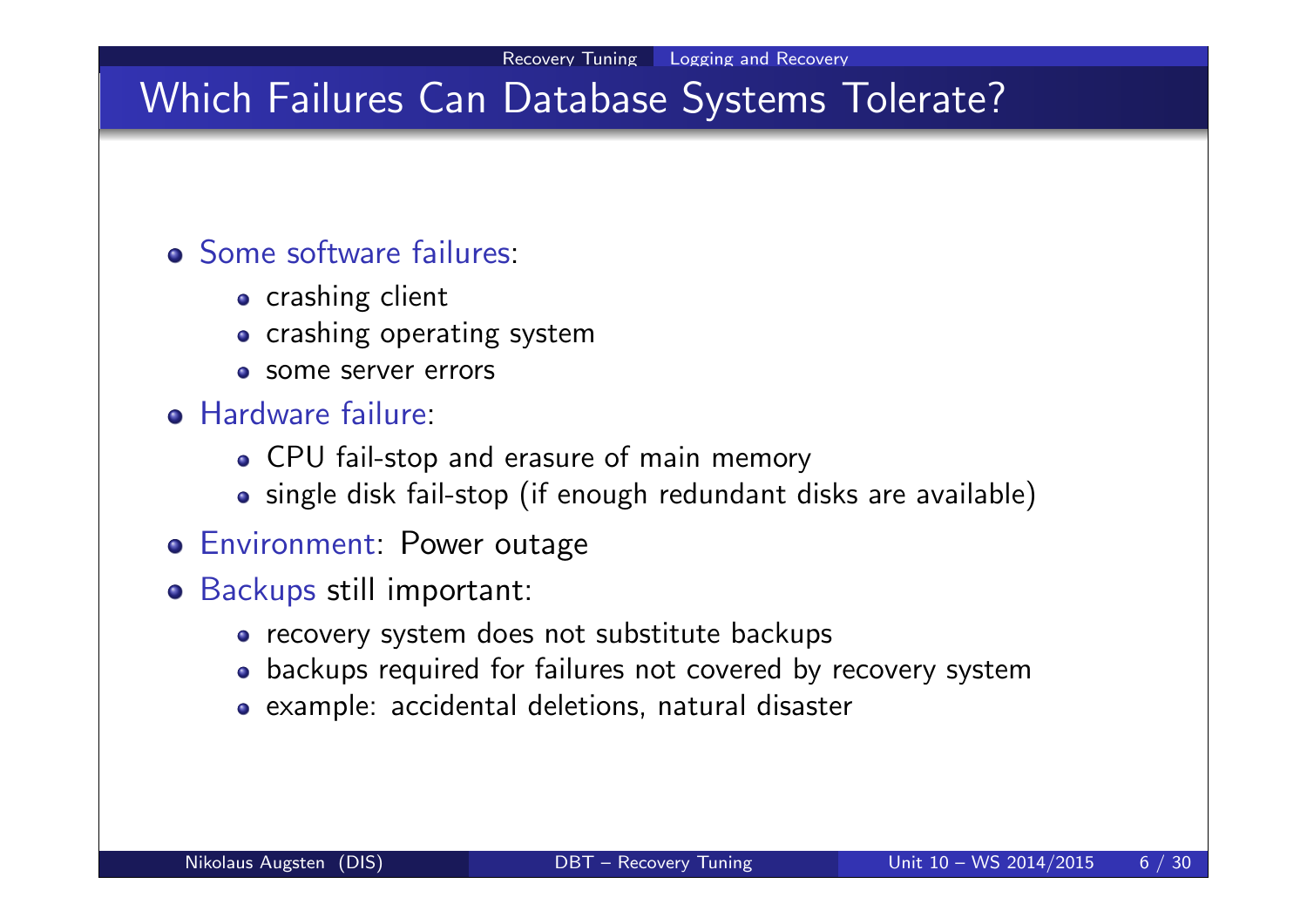# **Durability**

### Durability in databases:

- goal: make changes permanent before sending commit to client
- implementation: store transaction data on stable storage
- Stable storage: immune to failure (only approximated in practice)
	- durable media, e.g., disks, tapes, battery-backed RAM
	- replication on several units (redundant disks to survive disk failure)

#### o Problems:

- non-durable buffers in some system layer
- partial disk writes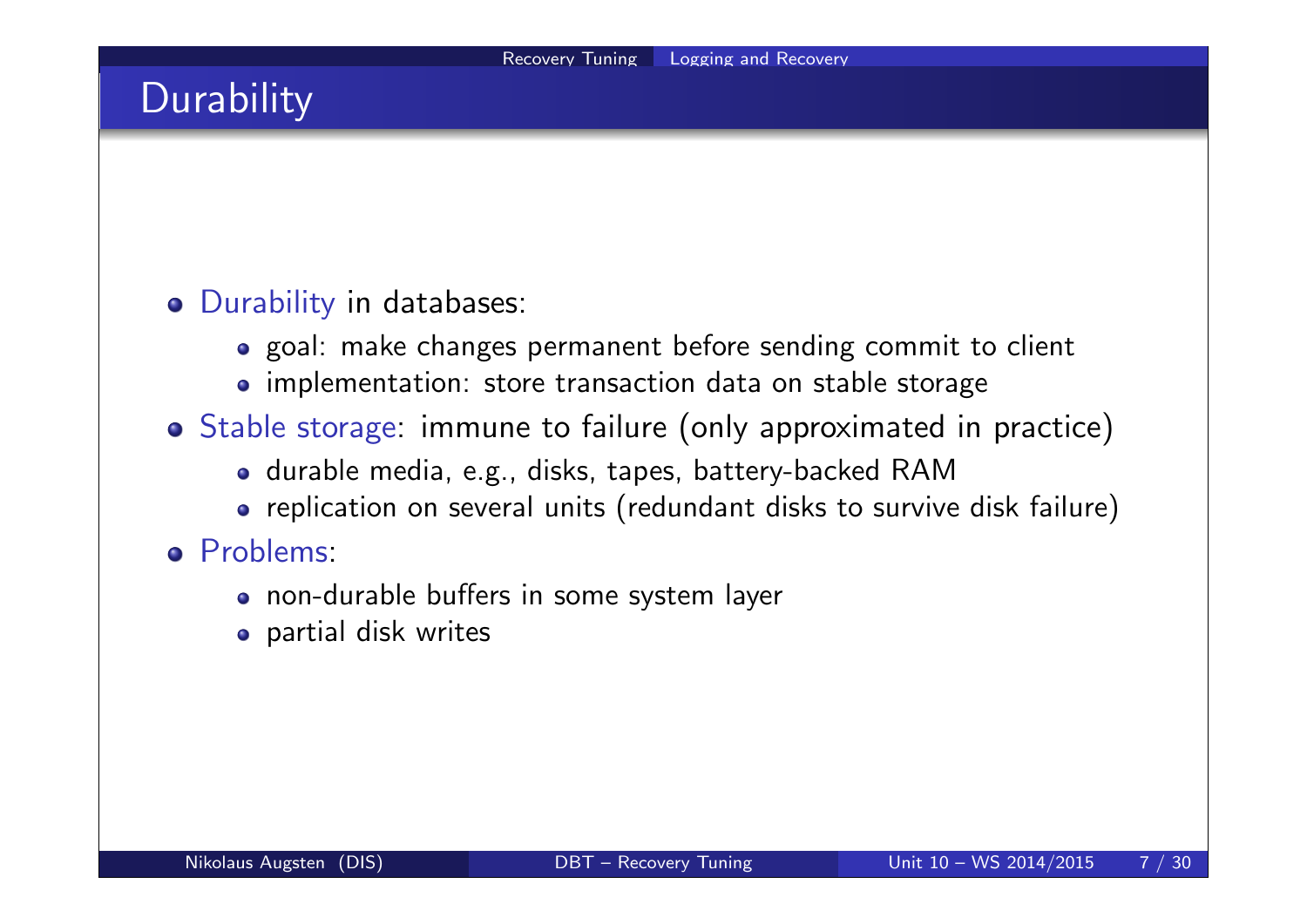## How To Deal with Non-Durable Buffers?

- Non-durable buffer in some system layer:
	- database tells system to write a disk page
	- but disk page remains in some non-durable buffer
- **Operating system buffer:** 
	- write operations are buffered
	- fsync flushes all pages of a given file  $-$  OK
- Disk controller cache:
	- common in RAID controllers
	- battery-backed cache  $-$  OK
	- o other caches may lead to inconsistencies in case of failure
- Disk cache: switch off for log disk (critical!)
	- hdparm -I /dev/sda shows meta data of disk /dev/sda
	- hdparm -W 0 /dev/sda switches disk buffer off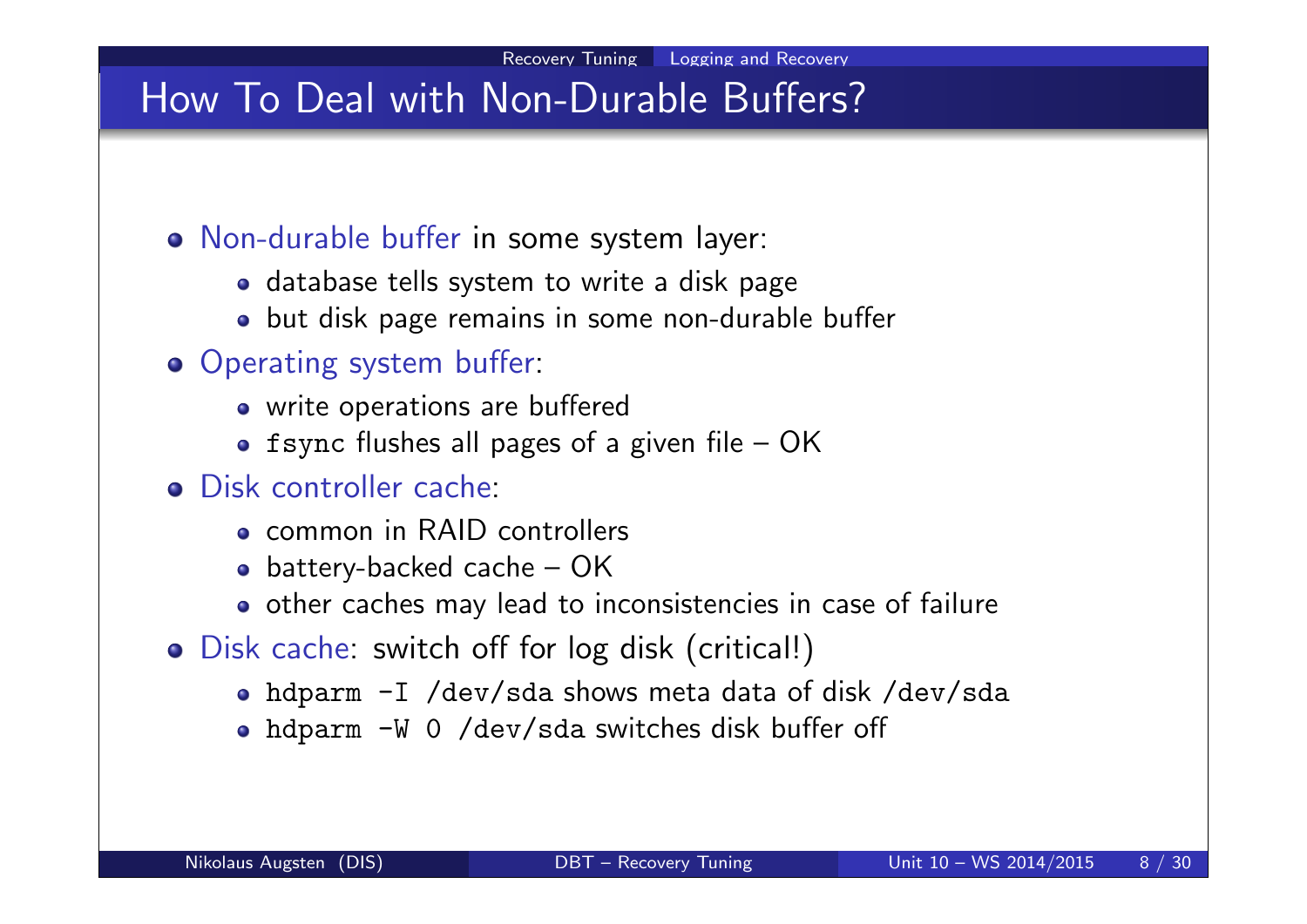## How To Deal with Partial Disk Writes?

#### Partial disk writes:

- database writes disk page which consists of several sectors e.g., 8kB page consists of 16 sectors (512B each)
- power failure during write: page may be only partially written
- leads to inconsistent database state
- Disk controller: battery backed cache
	- data in cache is written at restart after power outage
	- consistent state is restored
- Operating system: file system
	- file system that prevents partial writes, e.g., Raiser 4
- o Database: e.g., full\_page\_writes in PostgreSQL
	- o before-image of page is stored before updating it
	- recovery: partially written page is restored and update is repeated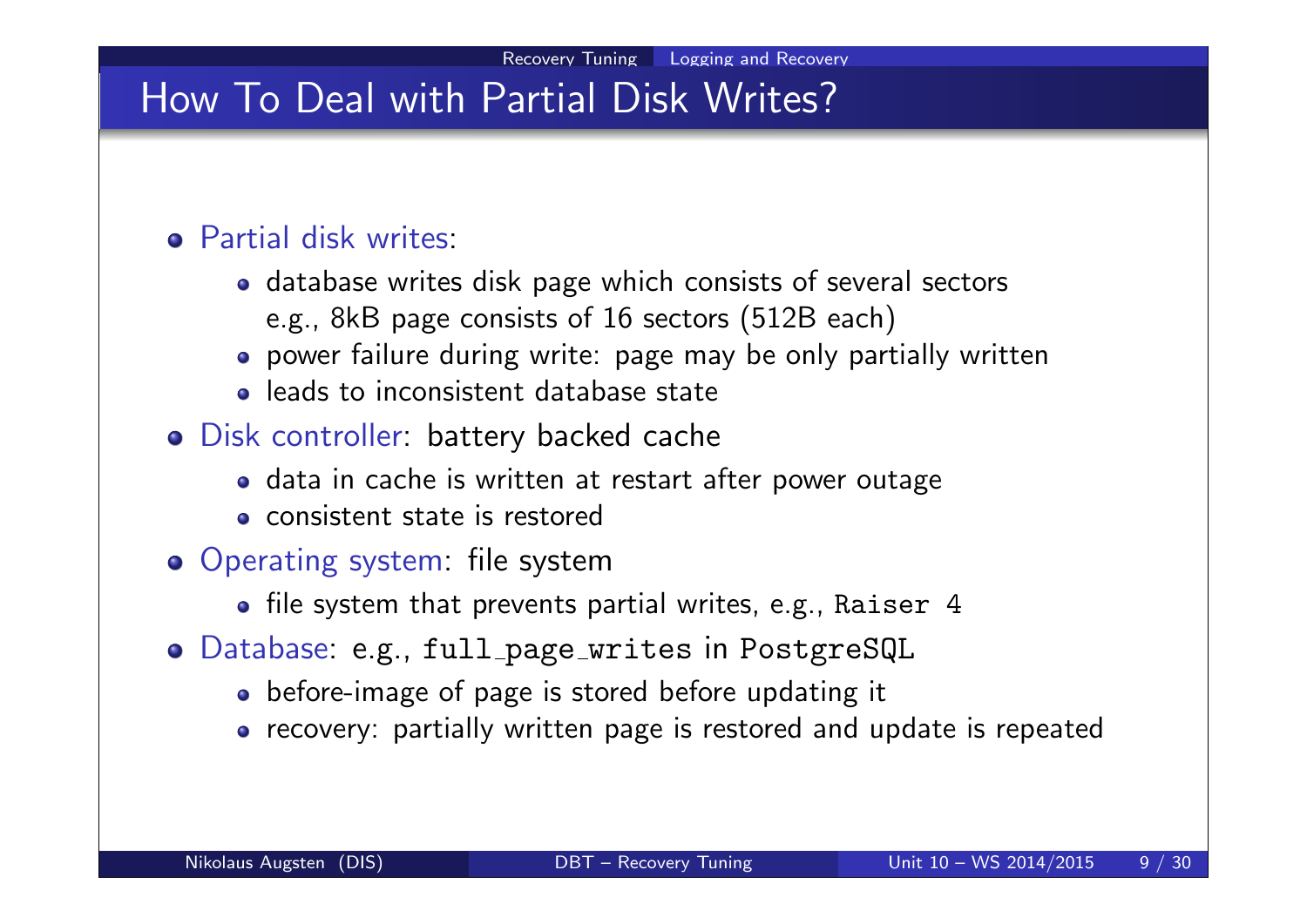# Guaranteeing Atomicity

- 1. Before images: state at transaction start
	- used to undo the effects of a uncommitted transaction
	- before image must remain on stable storage until commit
- 2. After images: state at transaction end
	- used to install effects of transaction after commit
	- after image must be written to stable storage before commit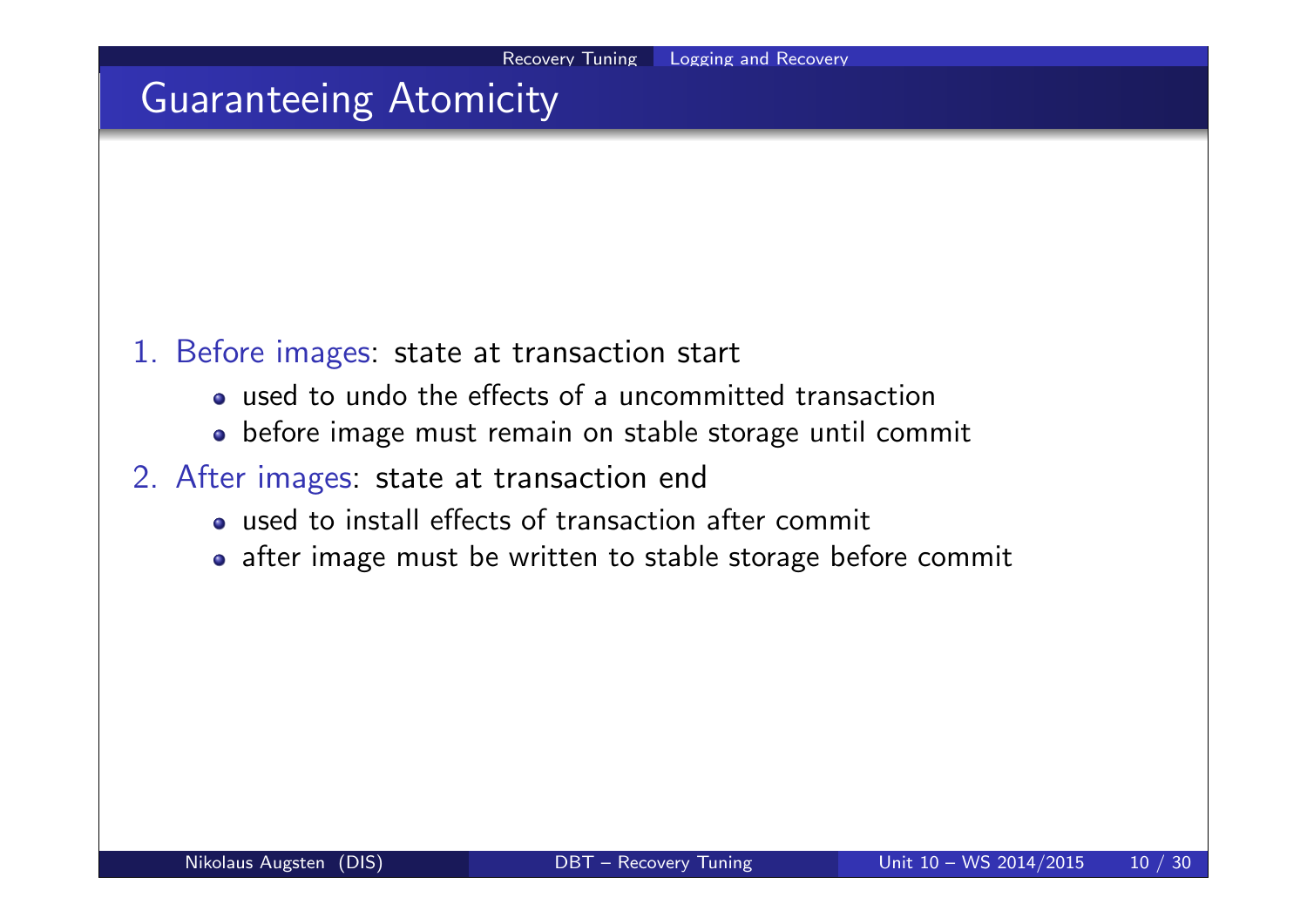## **Concepts**

- Data files: tables, indexes
- Log file: stores before and after images
- Database buffer: contains pages that transactions modify
- Dirty page: buffer page with uncommitted changes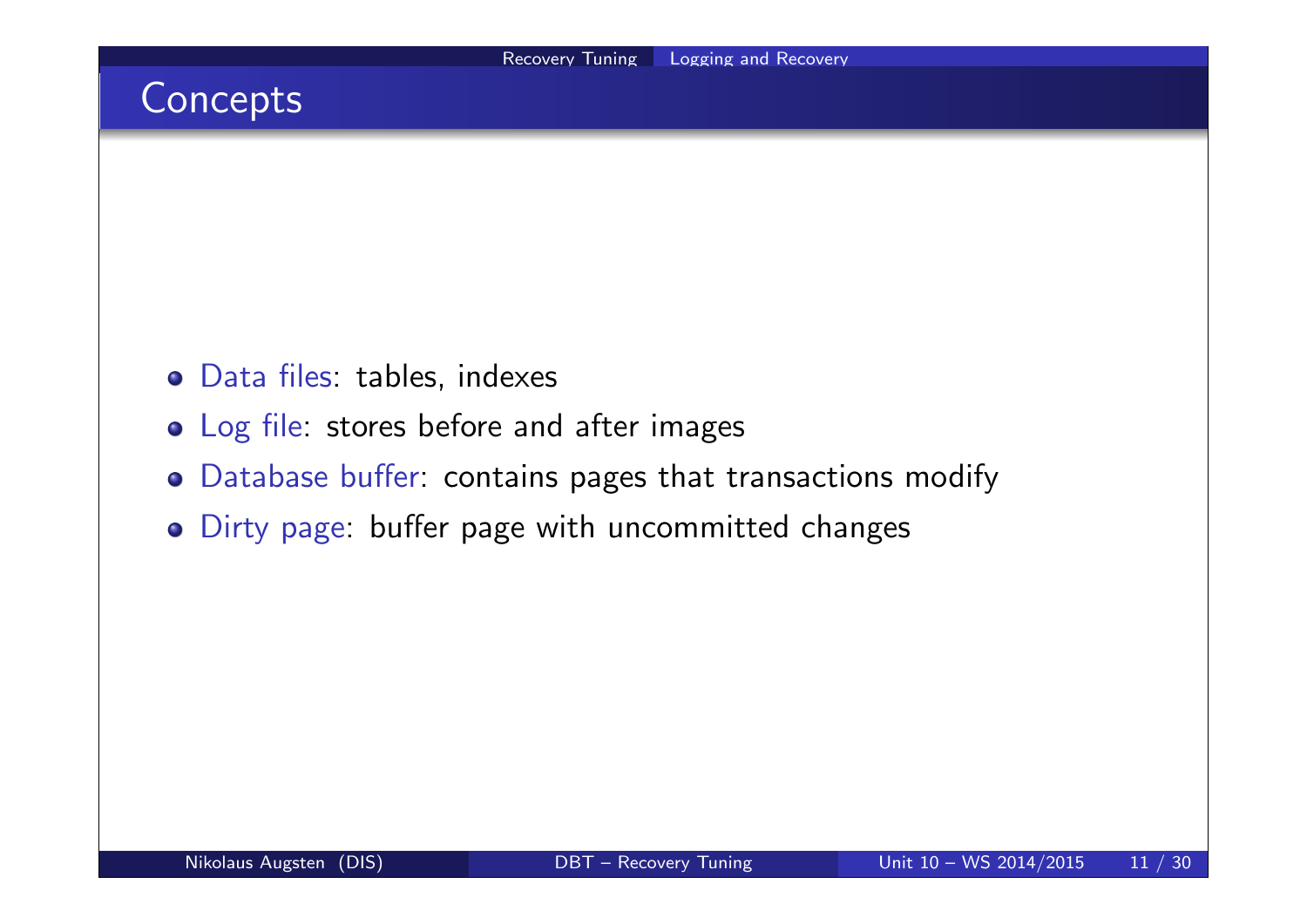# Write-Ahead Logging

### WAL commit:

- write after images to log file before transaction commits
- data files can be updated later (after commit)

### WAL abort:

- variant 1: explicitly store before image in log
- variant 2: use data file as a before image
- only in variant 1 it is safe to write dirty pages to the data file
- dirty pages are typically written when the database buffer is full
- Example: WAL for a transaction T that modifies pages  $P_i$  and  $P_j$ 
	- pages  $P_i$  and  $P_j$  are loaded to the database buffer
	- transaction  $\, {\cal T} \,$  modifies the pages  $P_i$  and  $P_j$
	- database generates log records  $\mathit{l}r_i$  and  $\mathit{l}r_j$  for the modifications
	- database writes log records to stable storage before committing
	- modified pages are written to data file after transaction  $T$  commits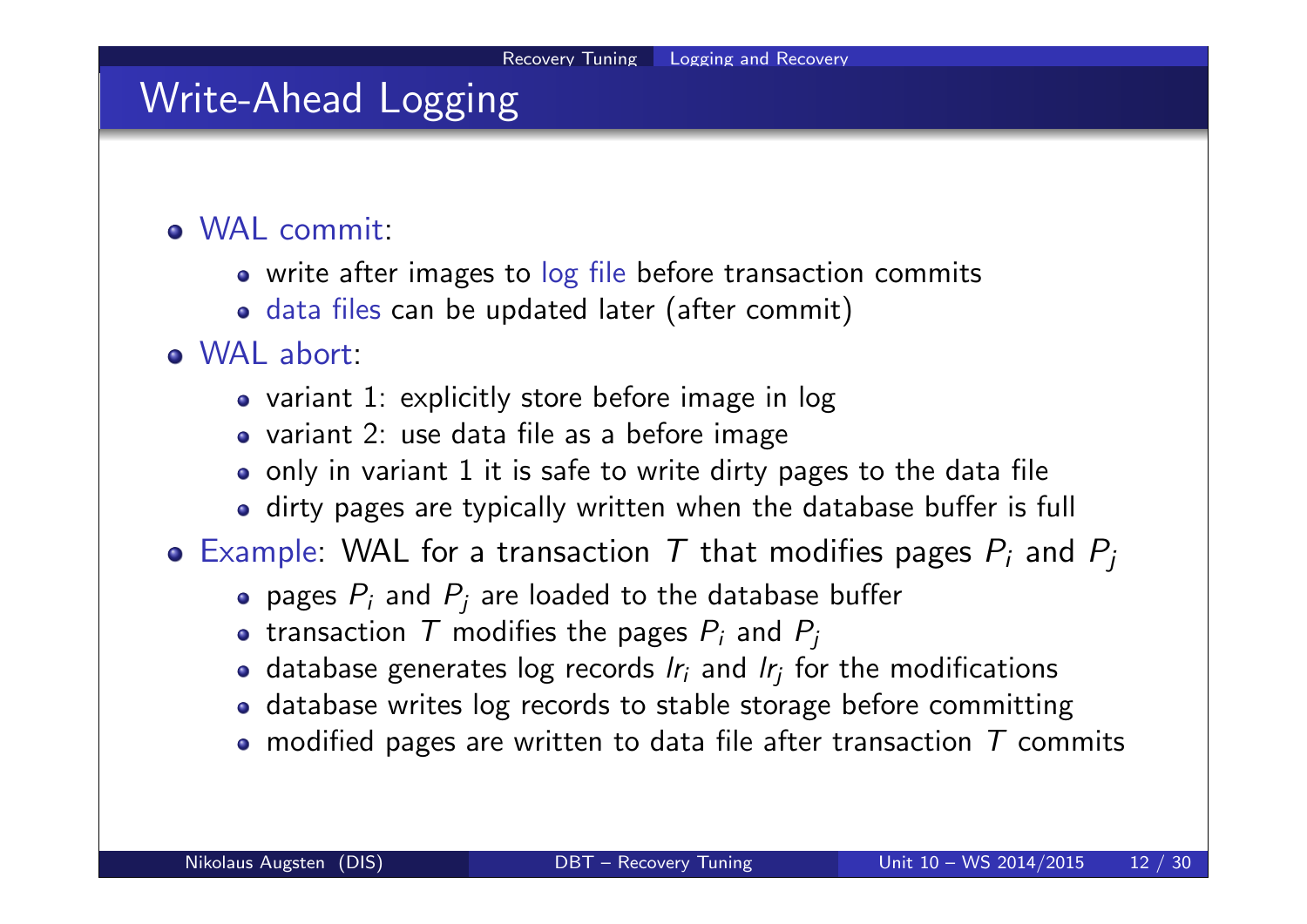# Write-Ahead Logging

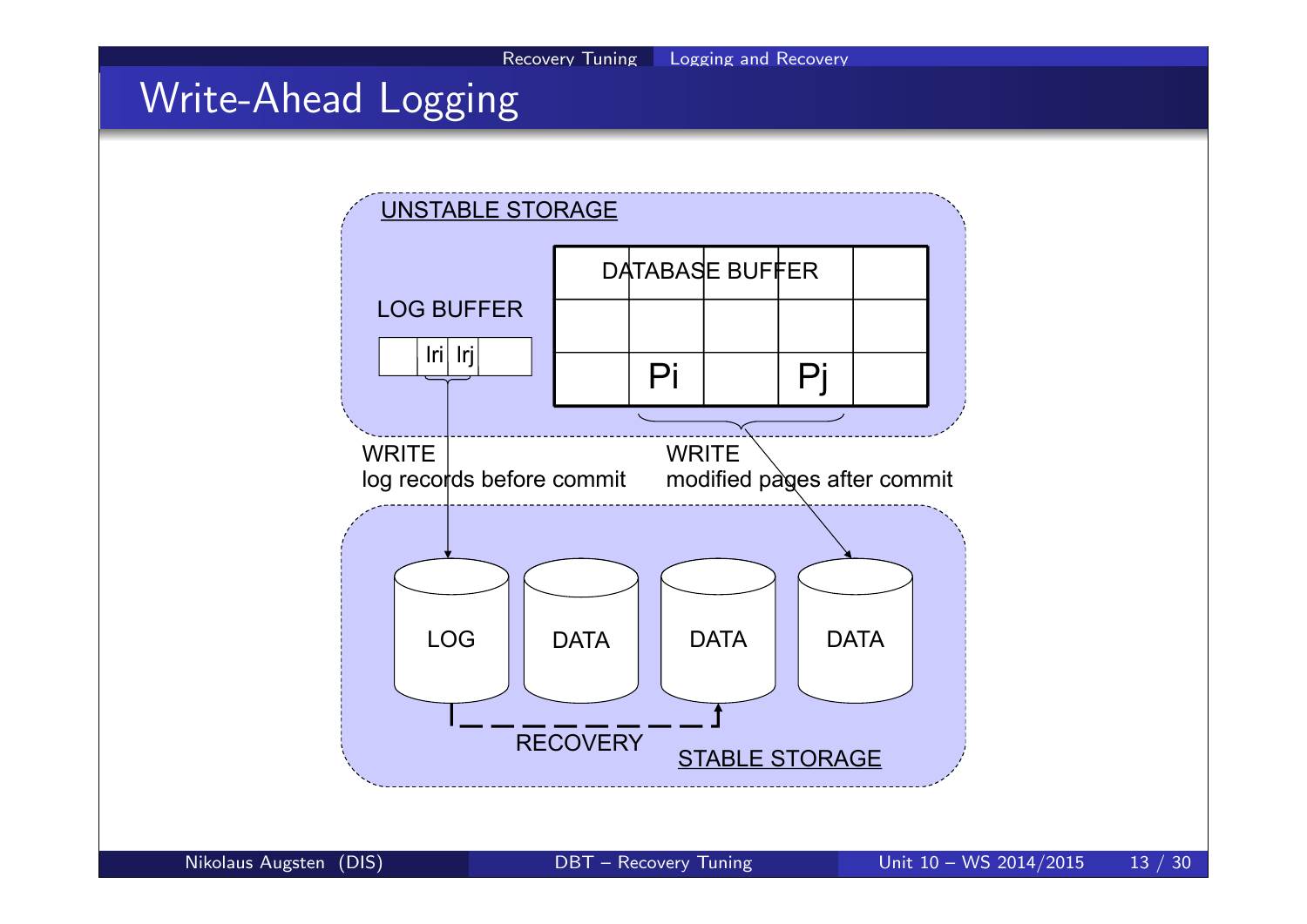## Logging Variants

#### Logging granularity: what does a log record store?

- page-level logging
- byte-level logging (log partial pages)
- record-level logging
- Logical logging: log operation and argument that caused update
	- e.g., operation: insert into employee, argument: (103-4403-33,Brown)
	- saves disk space
	- o implemented in DB2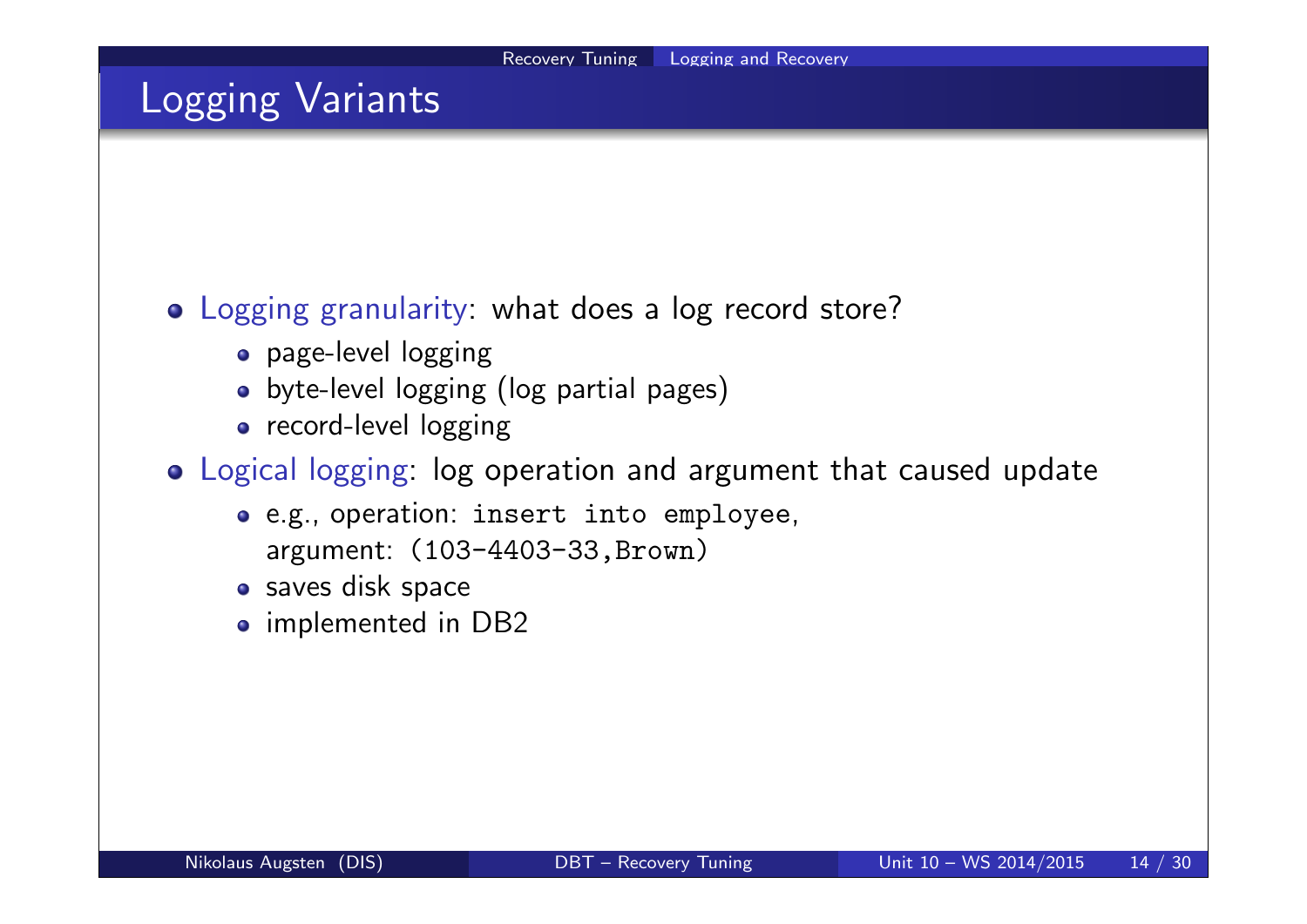## Logging Guarantee

#### Guarantee by logging algorithms:

current database state  $=$  current state of data files  $+$  log

#### Current database state:

- **e** reflects all committed transactions
- Current state of data file:
	- reflects only committed transactions physically in data file
	- some transactions may be committed and stored in the log, but not yet written to the database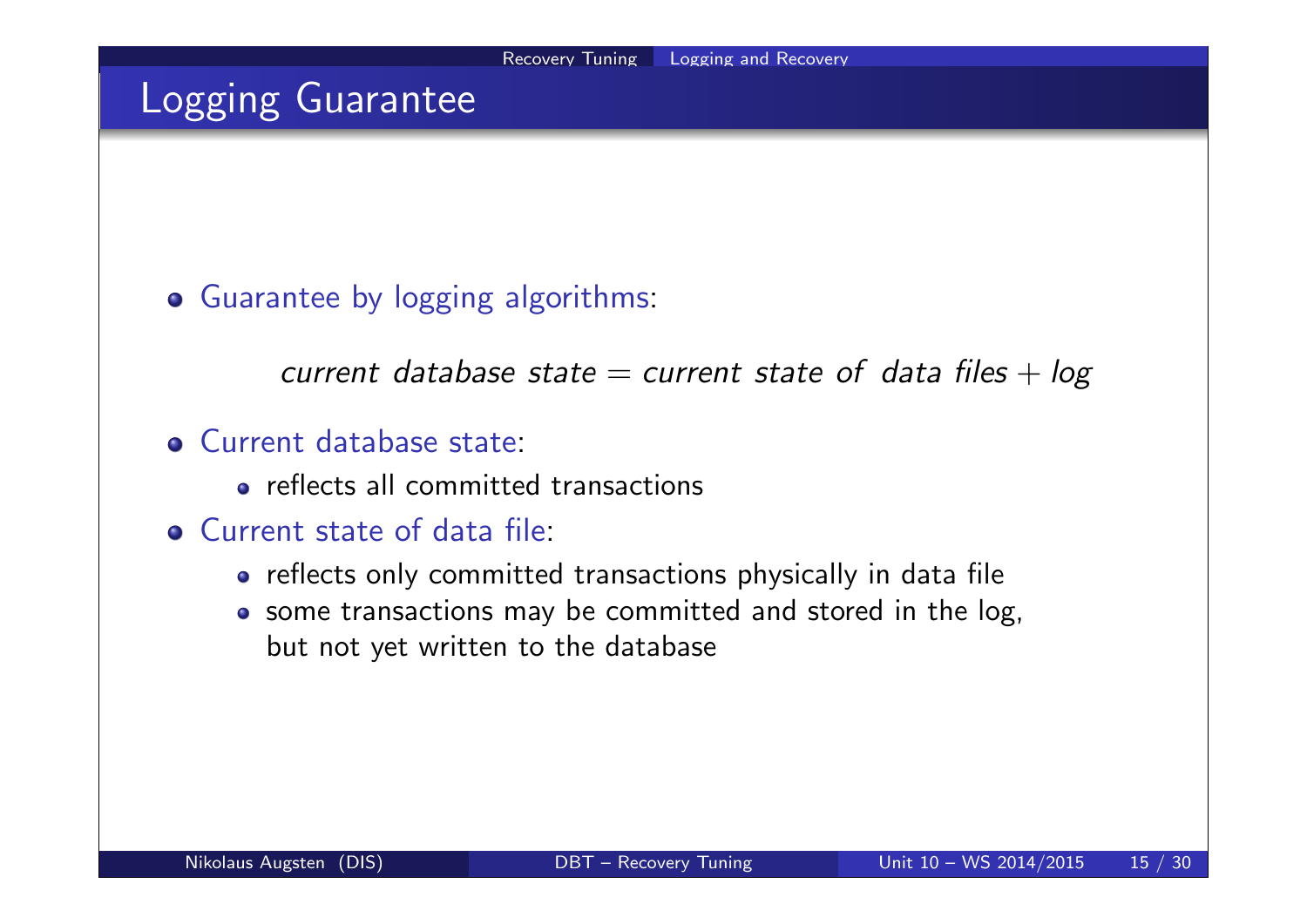## Checkpoint and Dump

Checkpoint: force data files to reflect current database state

- write all committed changes to data file
- committed changes may be in database buffer or log
- When do checkpoints happen?
	- at regular intervals (tuning parameter)
	- log is full (Oracle)
	- explicit SQL command
- Dump: transaction-consistent database state
	- entire database including changes of all committed transactions
	- **o** recovery guarantee:

current database state  $=$  database dump  $+$  log (after dump)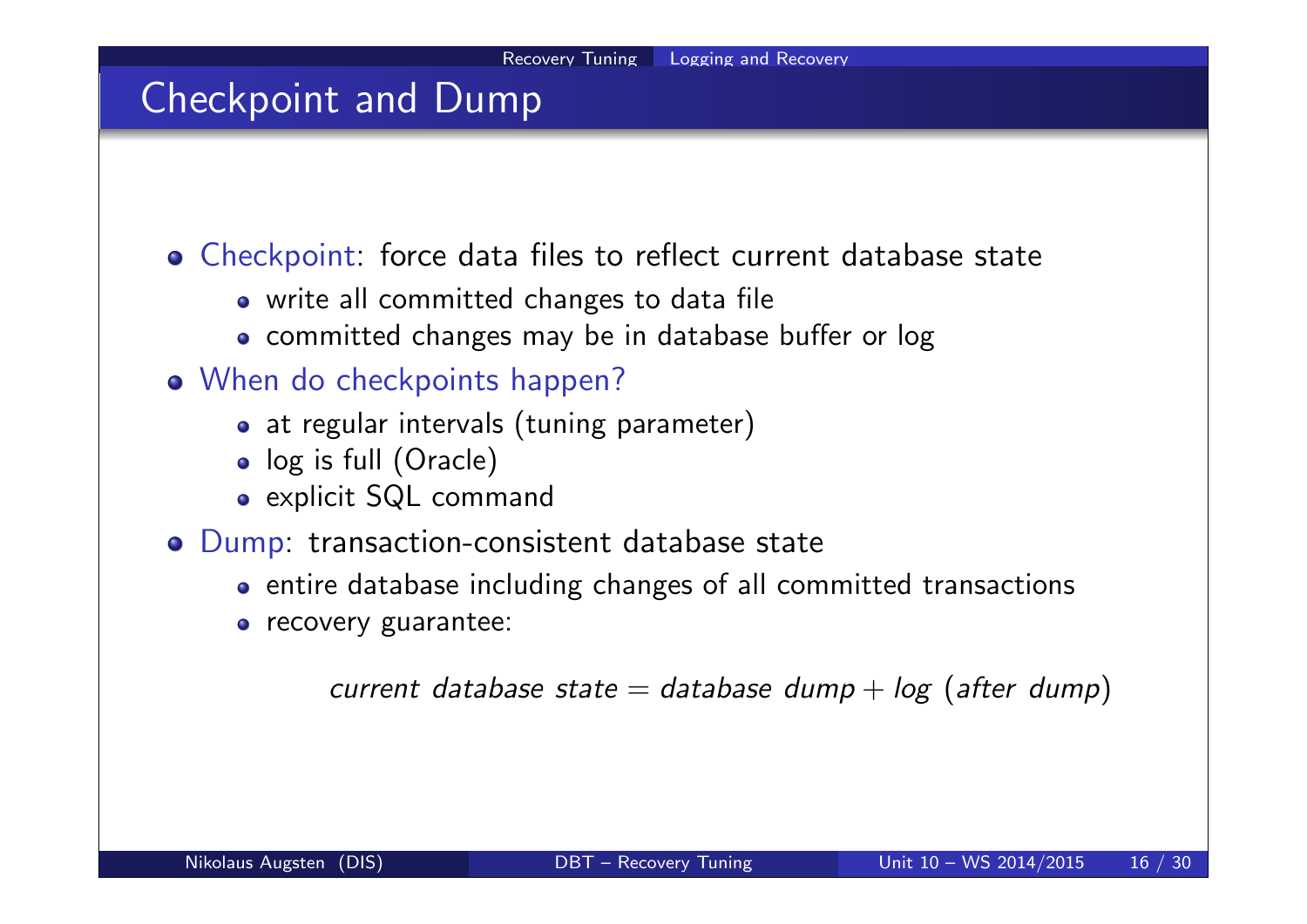# Recovering after Main Memory and Disk Failure

### Main memory failure: database buffer is lost

- log needs to be considered only starting after last checkpoint
- all committed changes before checkpoint are already in data file

### Data disk failure: (disk with log is still OK)

- database dump required
- log after database dump needs to be considered
- checkpoints irrelevant

### Log disk failure: disaster!

- committed transactions after last checkpoint get lost
- database may be inconsistent last consistent state is last dump
- to prevent disaster, replicate disk with log
- make sure to avoid risk of non-durable buffers and partial writes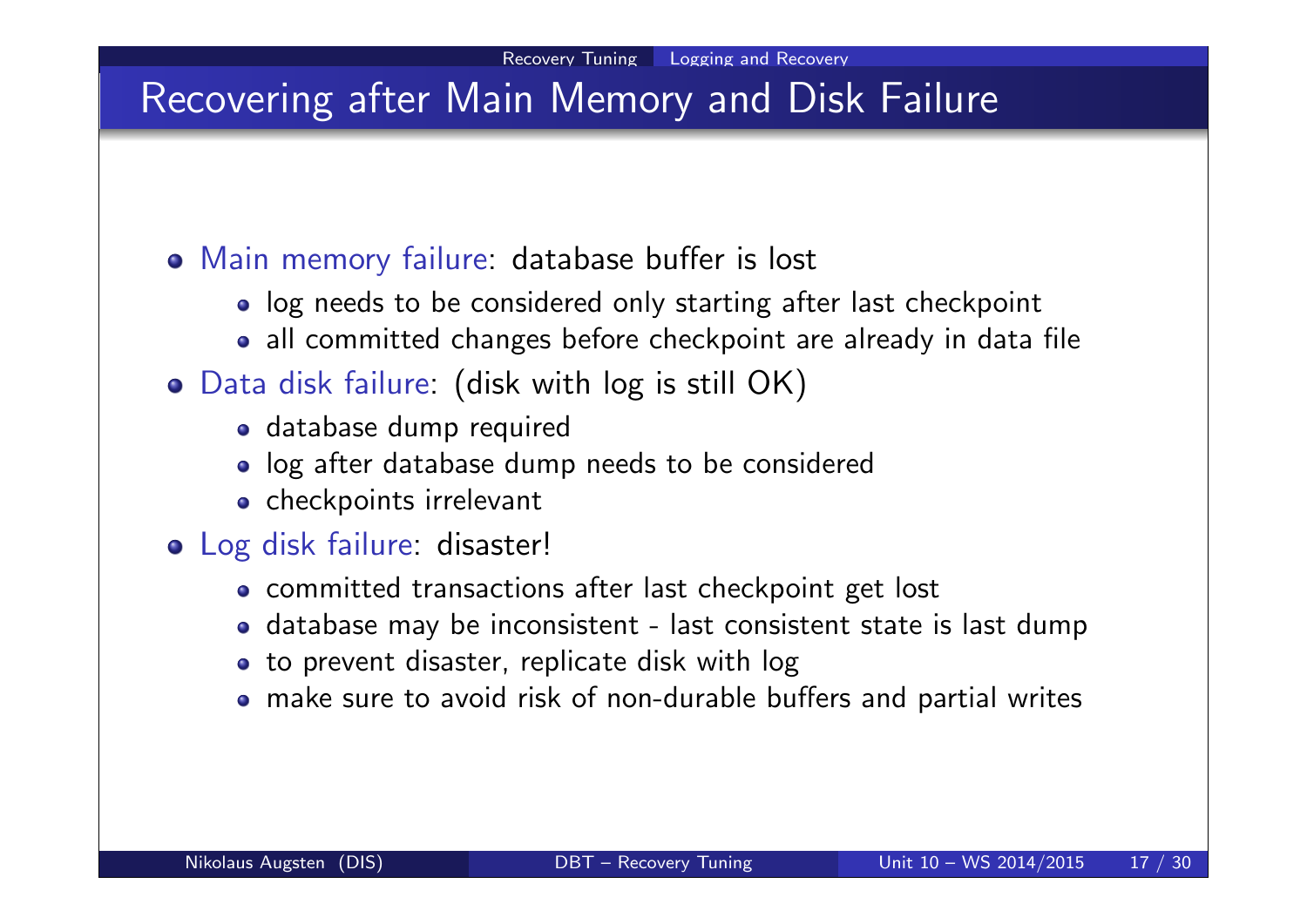# **Outline**

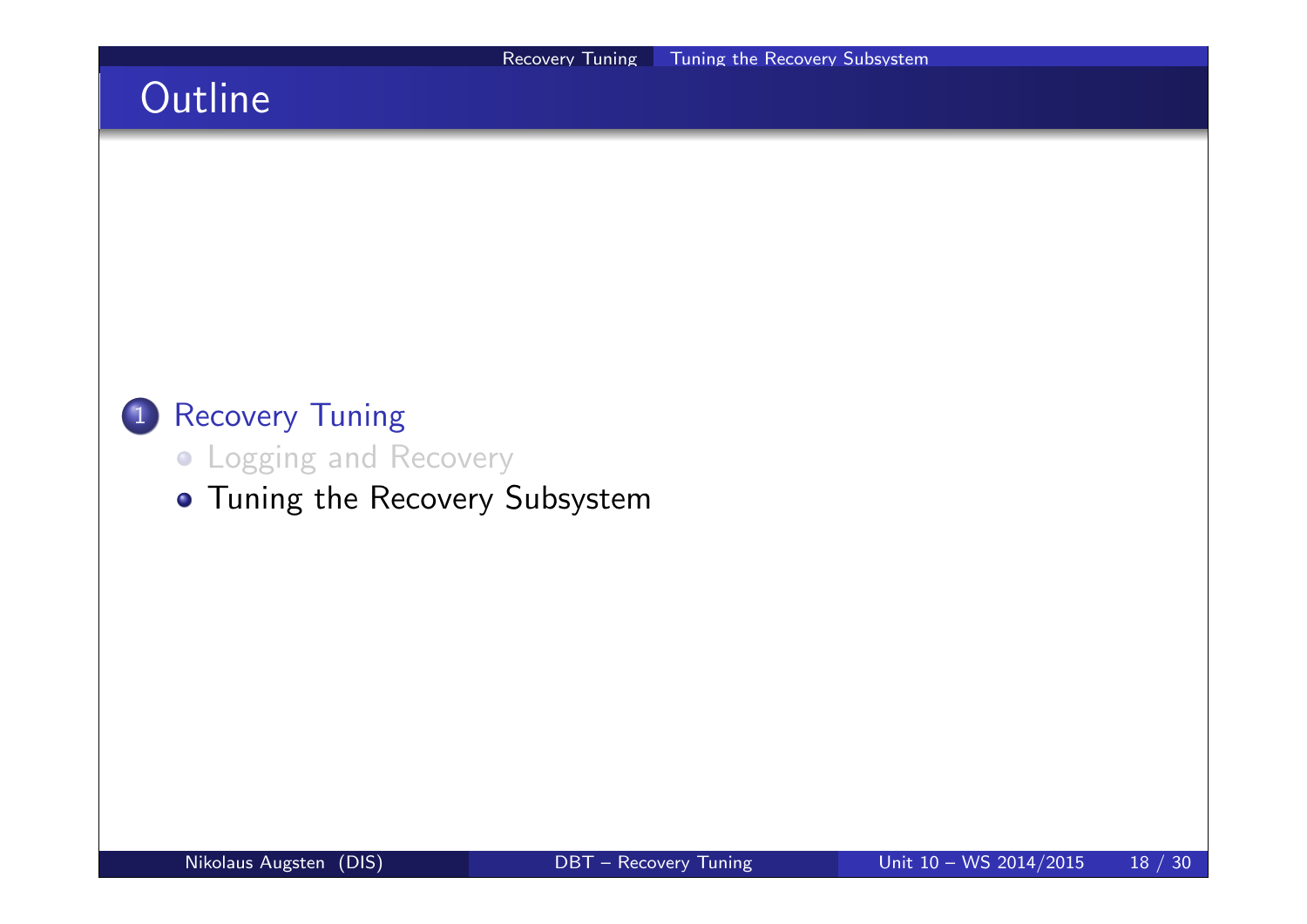## Tuning Activities



- 1. Log on separate disk
- 2. Log buffer tuning: group commit
- 3. Log buffer tuning: trading in durability
- 4. Tuning data writes (checkpoints)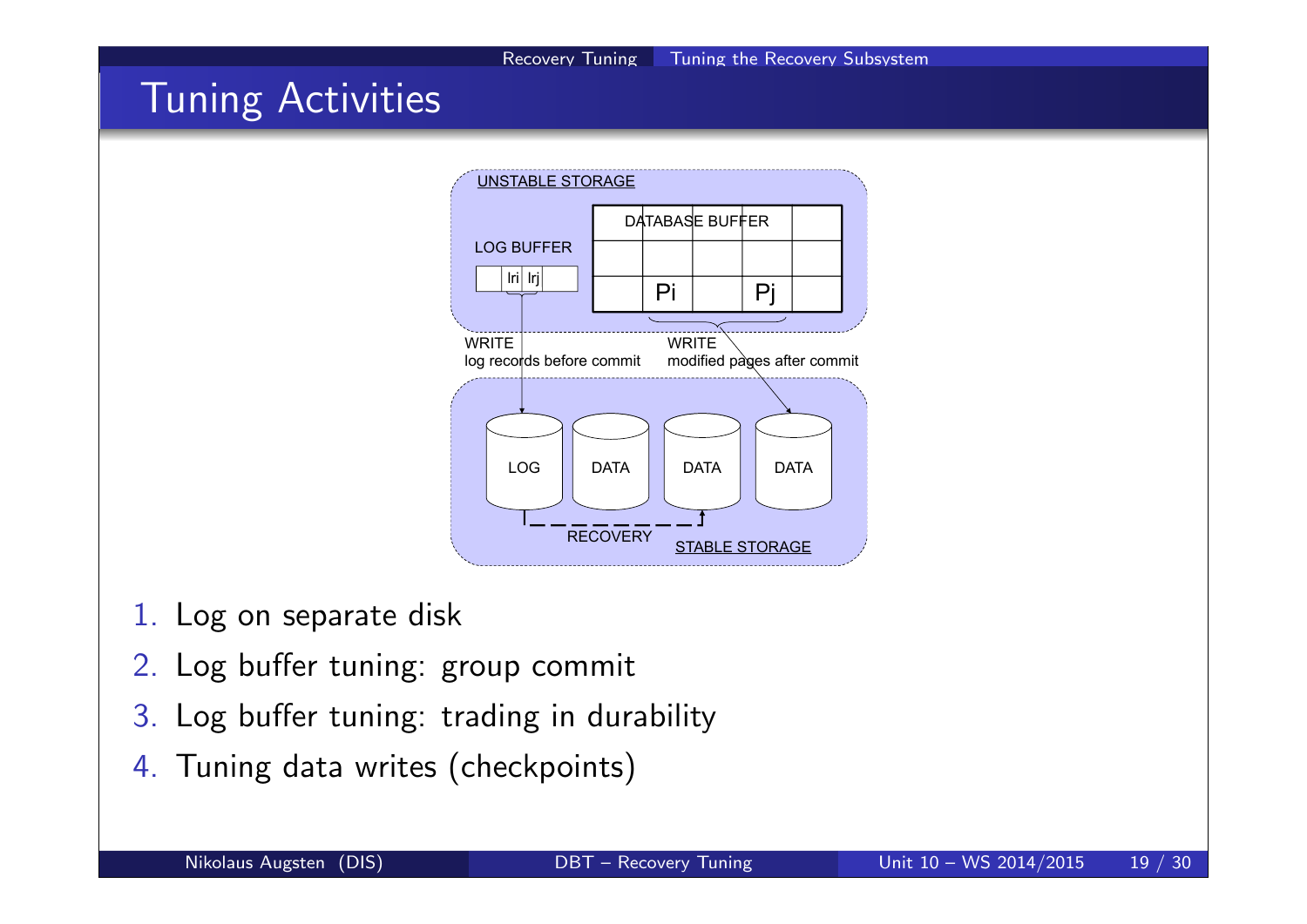### 1. Log on Separate Disk

- Update transaction must write to the log, i.e., to the disk
- If log and data files share disk, disk seeks are required.
- **o** Separate disk for log:
	- sequential writes instead of seeks (10 to 100 times faster)
	- log independent from data files in case of disk failure
	- disk setting can be tailored to log (e.g., switch off buffer)
- PostgreSQL: How to move log to an other disk?
	- log directory: pg\_xlog
		- location: show data\_directory; (needs admin permission)
	- move log directory to log disk and create symbolic link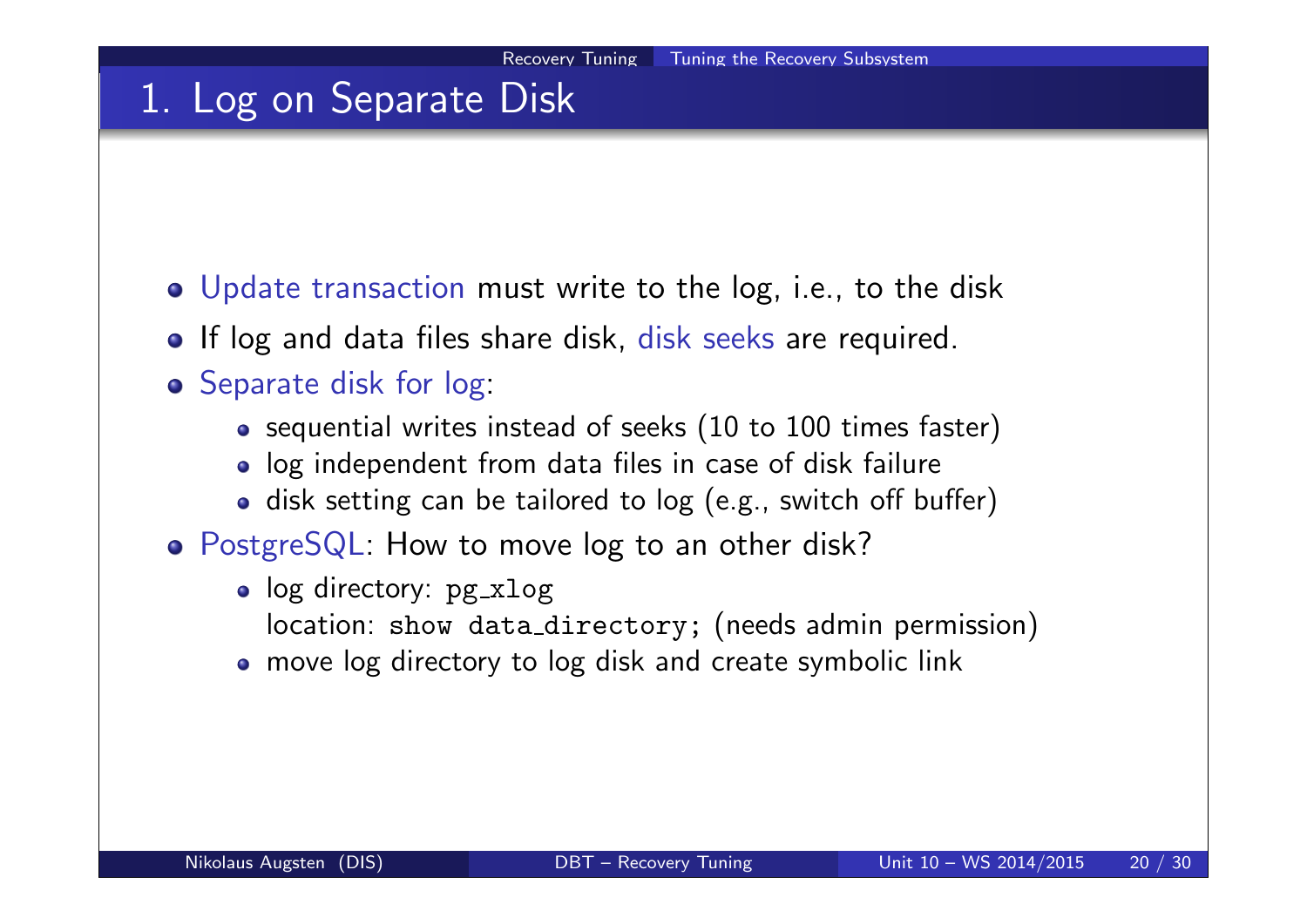

- 300k inserts or update statements.
- Each statement is a separate transaction and forces a write.
- Same disk: data files and log are on the same disk.
- Different disks: log has its own disk.

Oracle 9i on Linux server with internal hard drives (no RAID controller)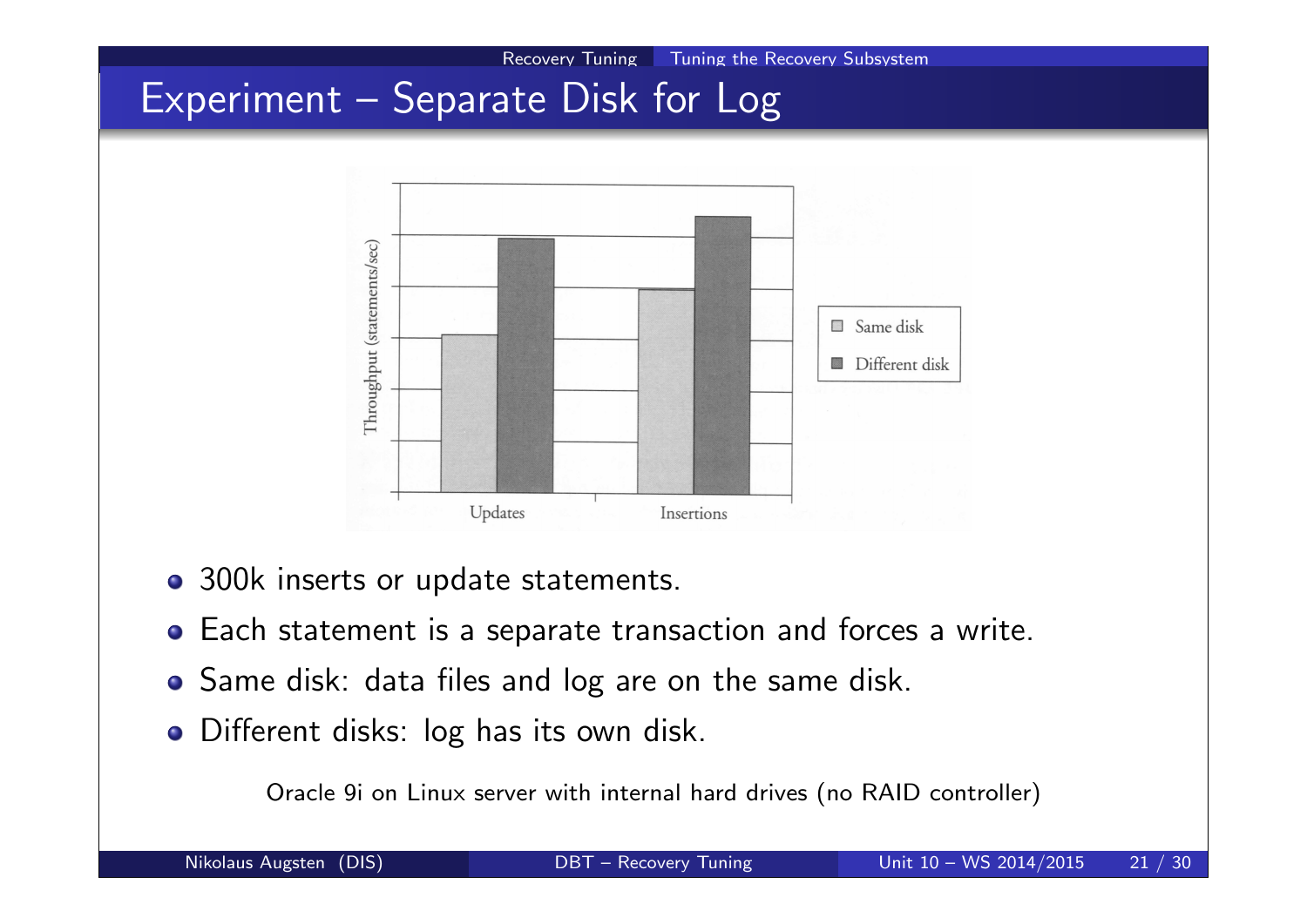# 2. Group Commit

- Log buffer is flushed to disk before each commit.
- Group commit:
	- commit a group of transactions together
	- only one disk write (flush) for all transactions
- Advantage: higher throughput
- Disadvantages: some transactions must wait before committing
	- locks are held longer (until commit)
	- lower response time for waiting transactions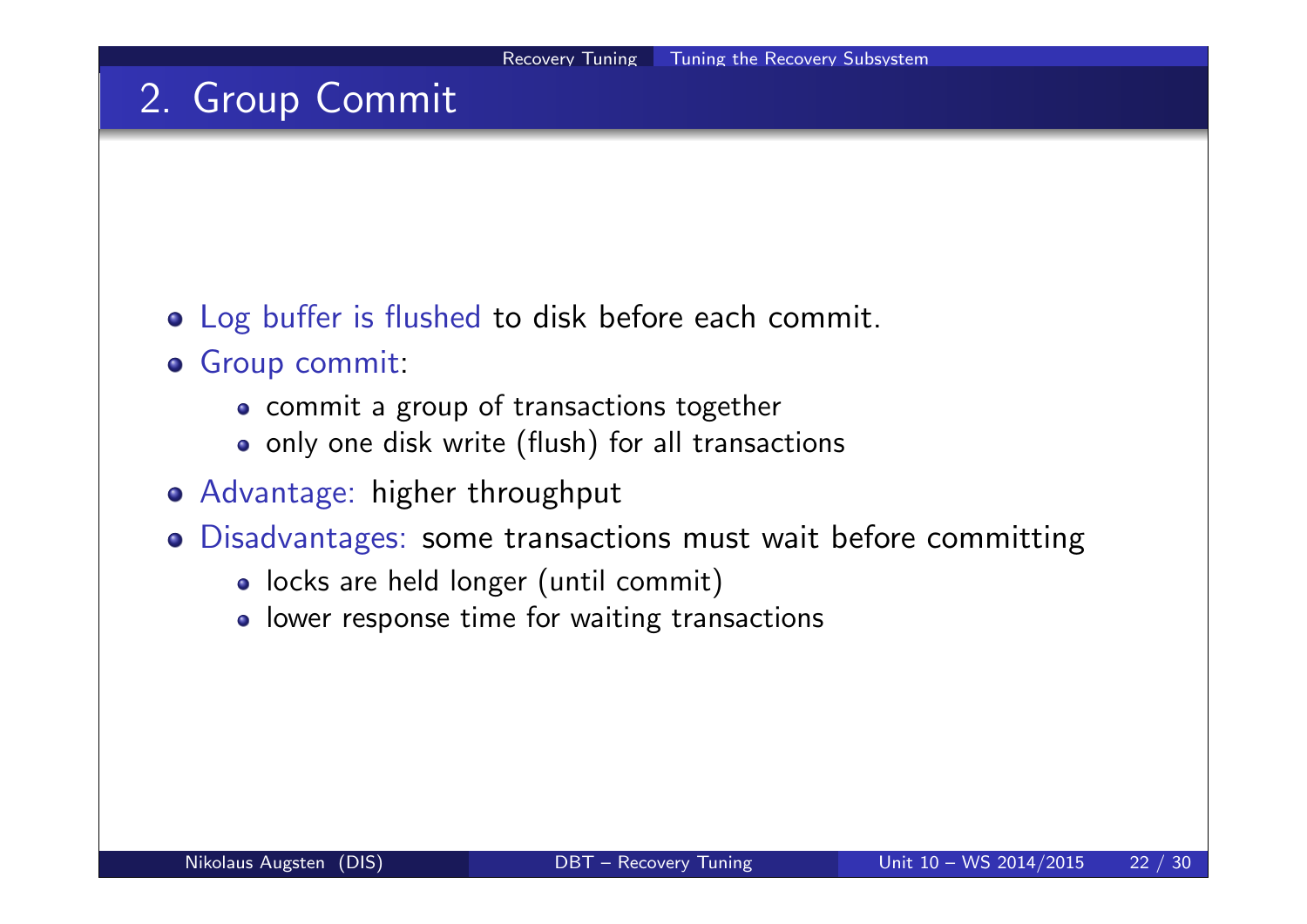# Group Commit – Experiment



• Increasing the group commit size increases the throughput.

DB<sub>2</sub> UDB V<sub>7.1</sub> on Windows 2000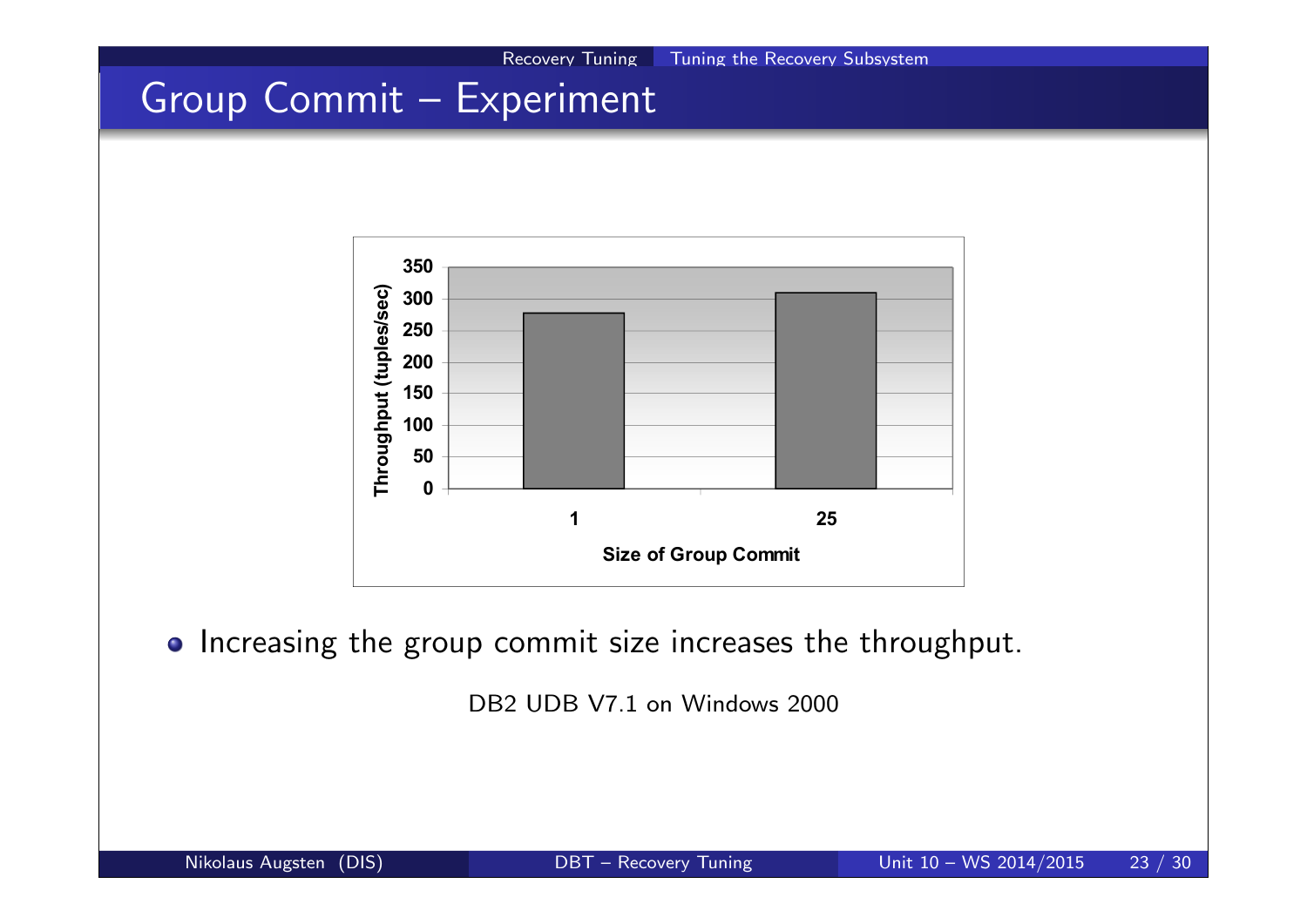# WAL Buffer and Group Commit in PostgreSQL

### WAL buffer: Write ahead log buffer

- RAM buffer, z.B. 768kB (wal\_buffers)
- all log records are written to this buffer
- WAL page is flushed at commit or every 200ms (wal\_writer\_delay)
- data is written to a file called WAL segment (16MB each)
- commit delay: (default: 0)
	- time delay between a commit and flushing WAL buffer
	- during waiting period, hopefully other transactions commit
	- if other transaction commits, do group commit
	- if no other transaction commits, waiting time is lost
- commit sibling: (default: 5)
	- minimum number of concurrent open transactions for group commit
	- if less transactions are open, commit delay is disabled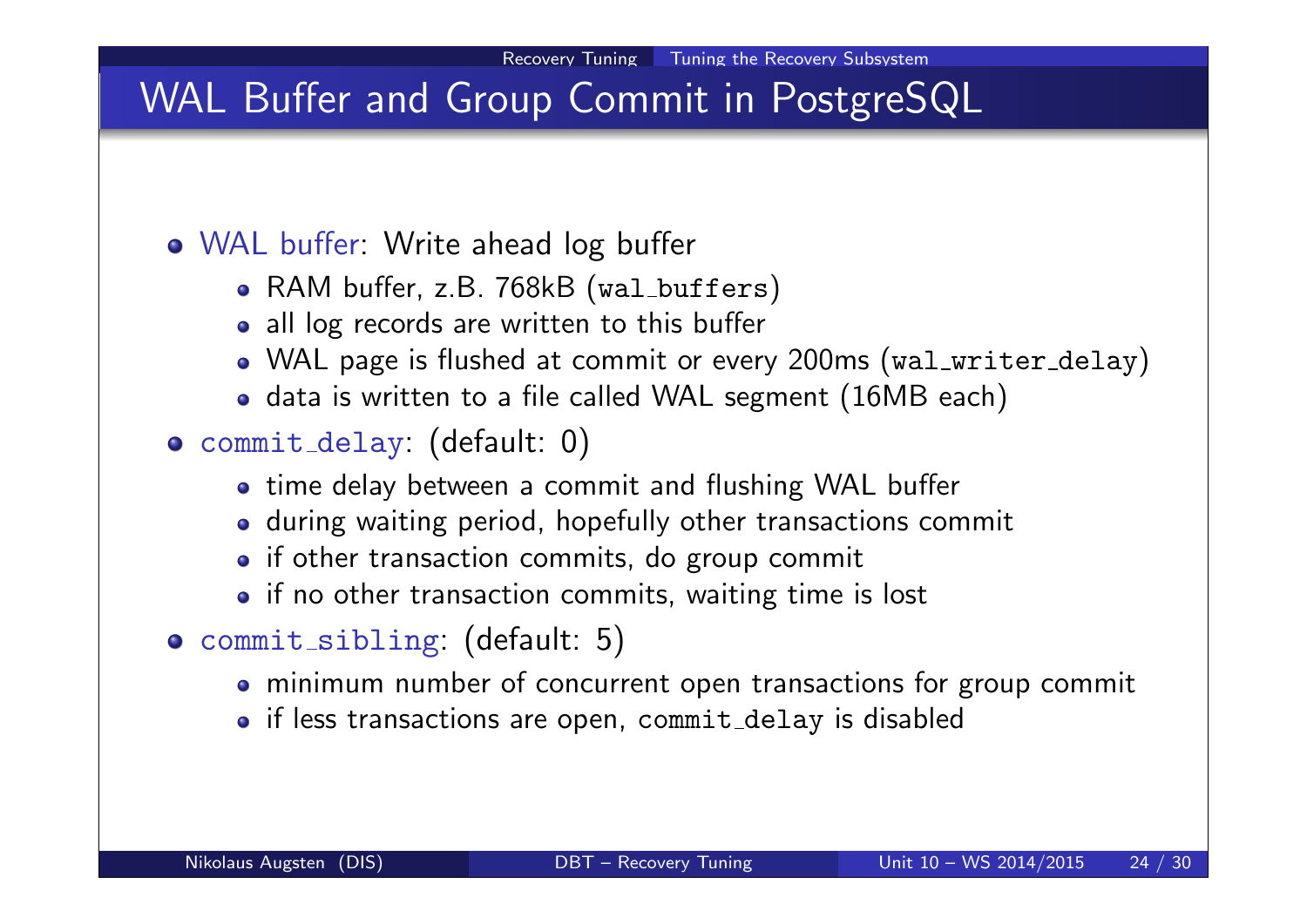# 3. WAL Tuning: Trading in Durability (PostgreSQL)

- synchronous commit: (default: on)
	- call fsync to force operating system to flush disk buffer
	- commit only after fsync returns
	- switch off if you do not want to wait for fsync
	- parameter can be set for each transaction individually
- Switching off synchronous commit increases performance.
- Worst case: database consistency not in danger
	- system crash may cause loss of most recently committed transactions
	- o lost transactions seem uncommitted to database and are cleanly aborted at startup, resulting in consistent database state
	- client thinks that transaction committed, but it was aborted
	- maximum delay between commit and flush (risk period):  $3 \times$  wal\_writer\_delay (=  $3 \times 200$  ms by default)
- fsync: (default: on)
	- switching off fsync might result in unrecoverable data corruption
	- synchronous commit: similar performance, less risk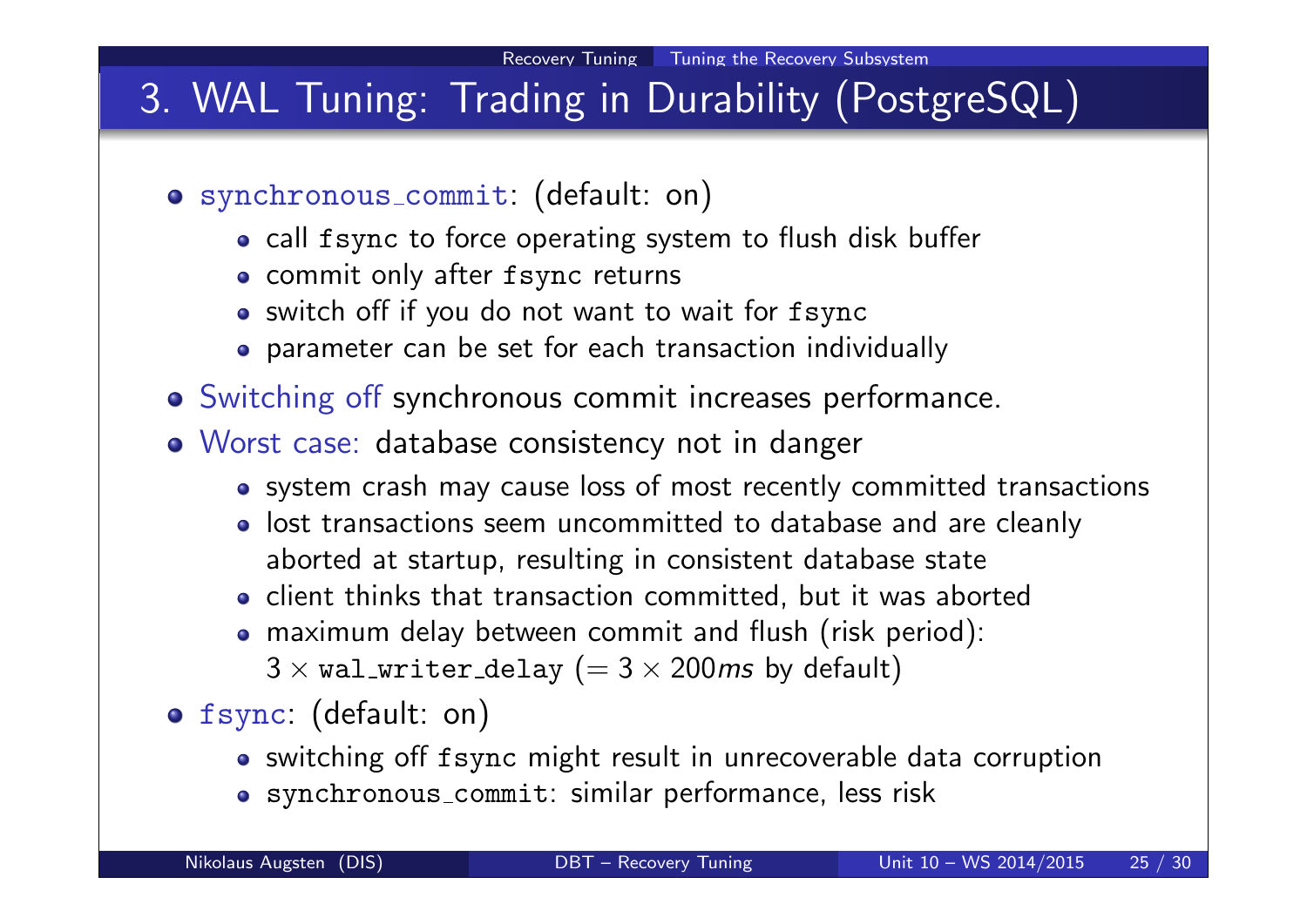## 4. Tuning Data Writes

#### At commit time

- database buffer (in RAM) has committed information
- log (on disk) has committed information
- data file may not have committed information
- Why is data not immediately written to data file?
	- each page write requires a seek
	- $\bullet$  resulting random I/O bad for performance
- **e** Convenient writes:
	- wait and write larger chunks at once
	- write when cheap, e.g., disk heads are on the right cylinder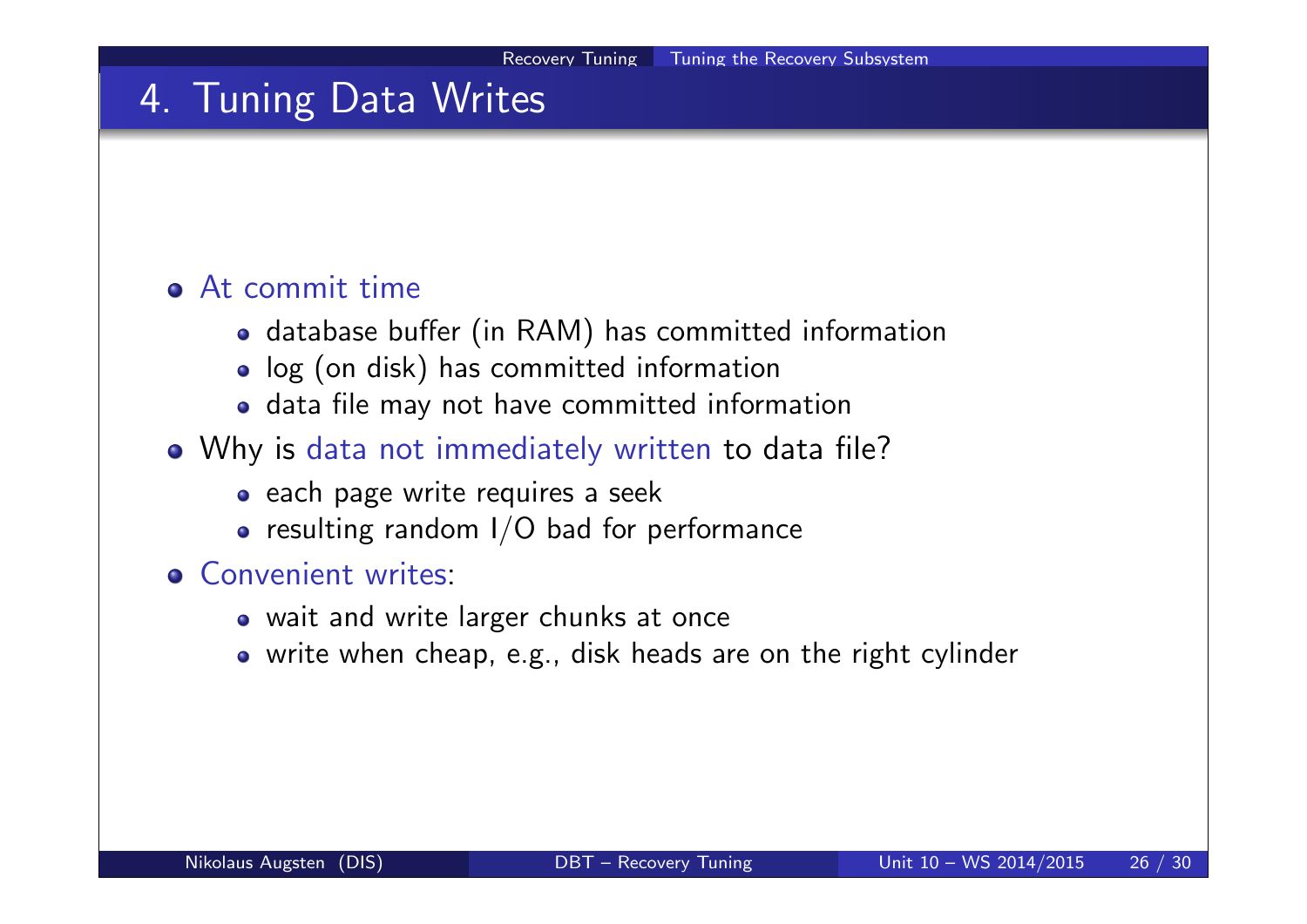## Database Writes – Tuning Options

#### Fill ratio of the database buffer (RAM):

- Oracle: DB BLOCK MAX DIRTY TARGET specifies maximum number of dirty pages in database buffer
- SQL Server: pages in free lists falls below threshold (3% by default)

#### **o** Checkpoint frequency:

- checkpoint forces all committed writes that are only in database buffer or log to the data file
- less frequent checkpoints allow more convenient writes
- less frequent checkpoints increase recovery time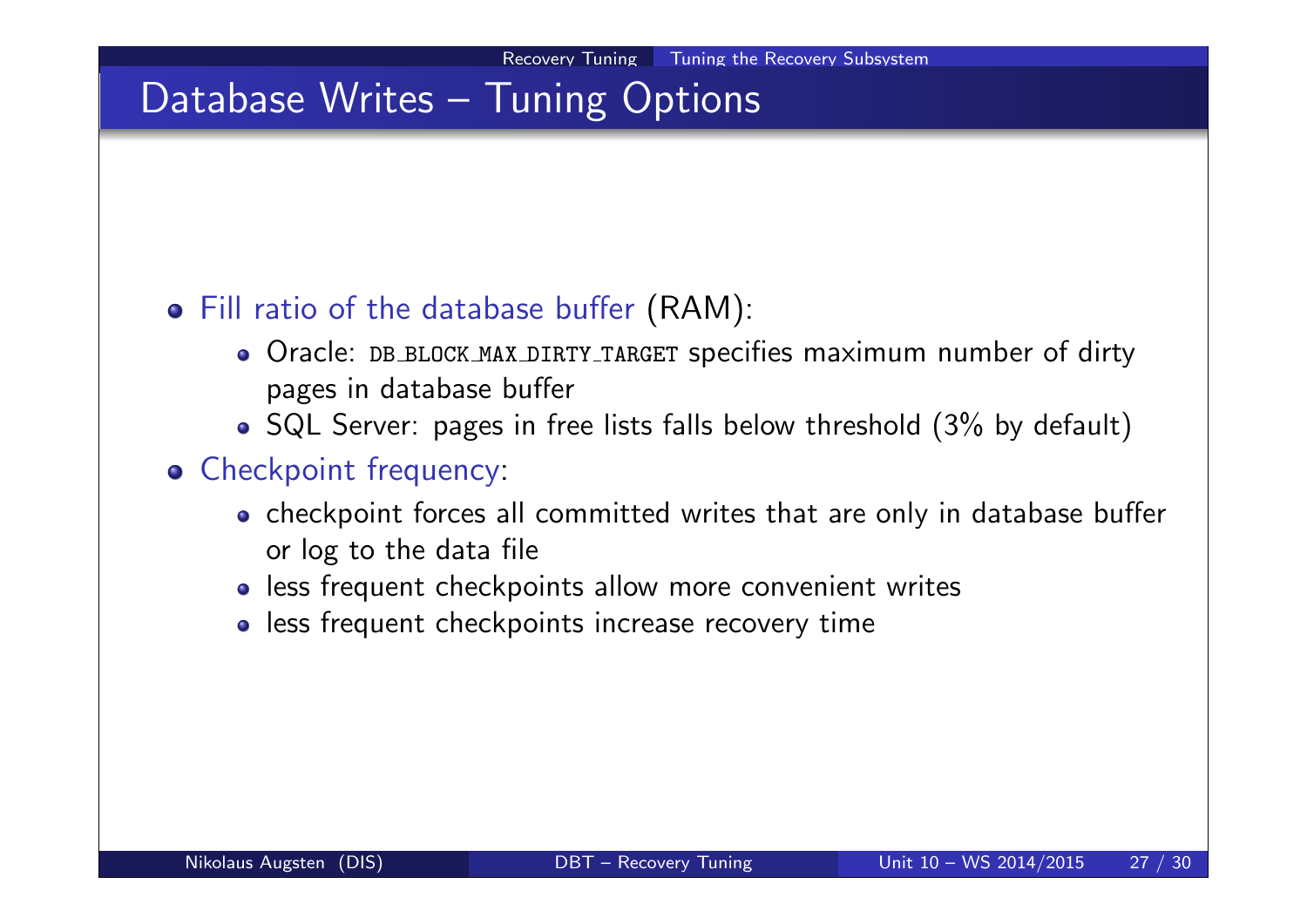# Checkpoint Tuning in PostgreSQL

#### **o** Checkpoints have a cost:

- disk activity to transfer dirty pages to data file
- if full page writes is on (avoid partial disk writes), after checkpoint a before image must be stored in log for each new page that is modified

### Checkpoint is triggered if one of the following is reached:

- checkpoint\_timeout (5min): max interval between checkpoints
- checkpoint segments (3): max number of log file segments (16MB)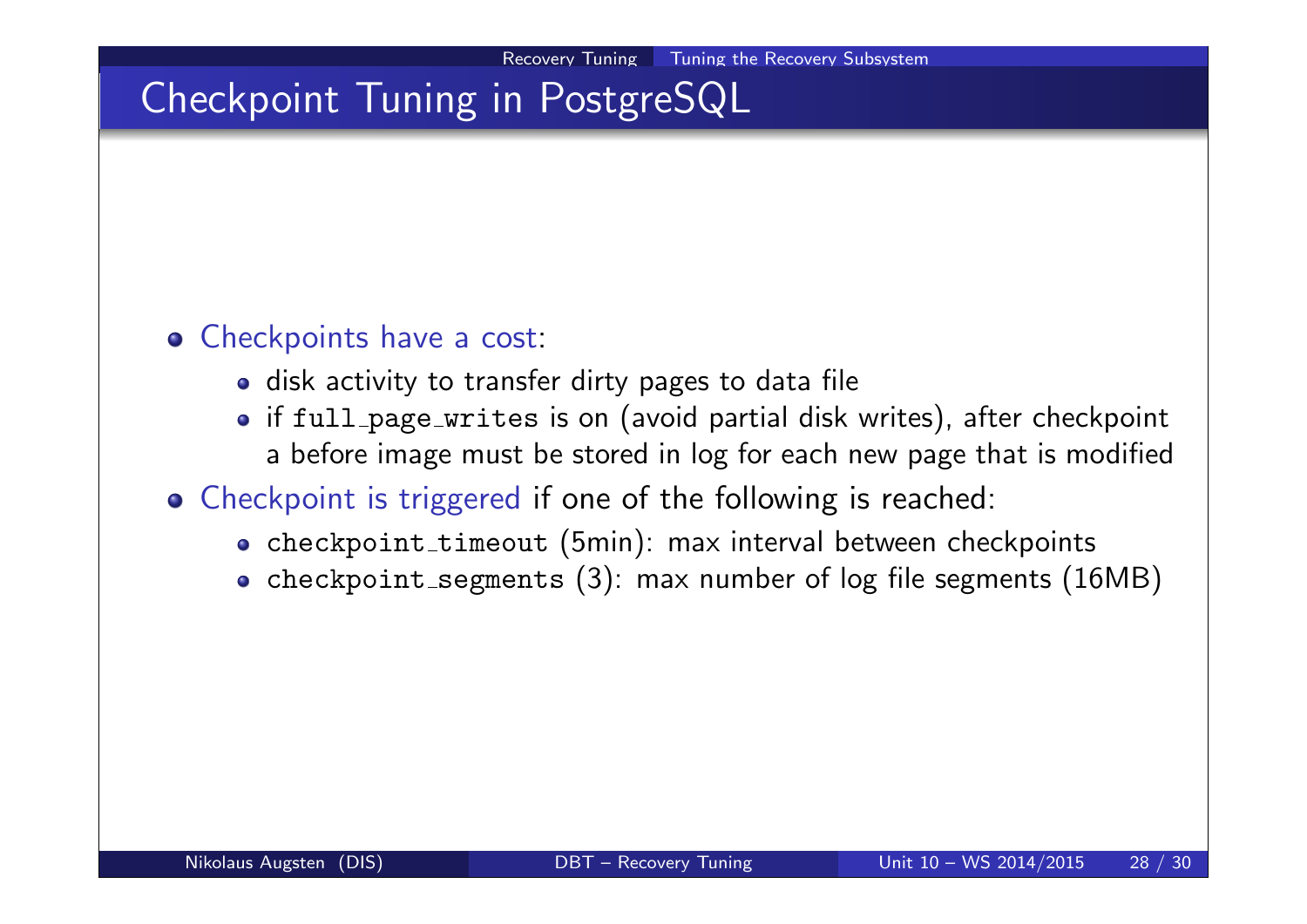# Checkpoint Tuning in PostgreSQL

### o Spreading checkpoint traffic:

- checkpoint traffic is distributed to reduce  $I/O$  load
- checkpoint completion target (0.5): fraction of time before next checkpoint will happen
- checkpoint should finish within this time period
- **o** Monitoring checkpoints:
	- checkpoint warning (30s): write warning to log if checkpoints happen more frequently
	- frequent appearance indicates that checkpoint segments should be increased